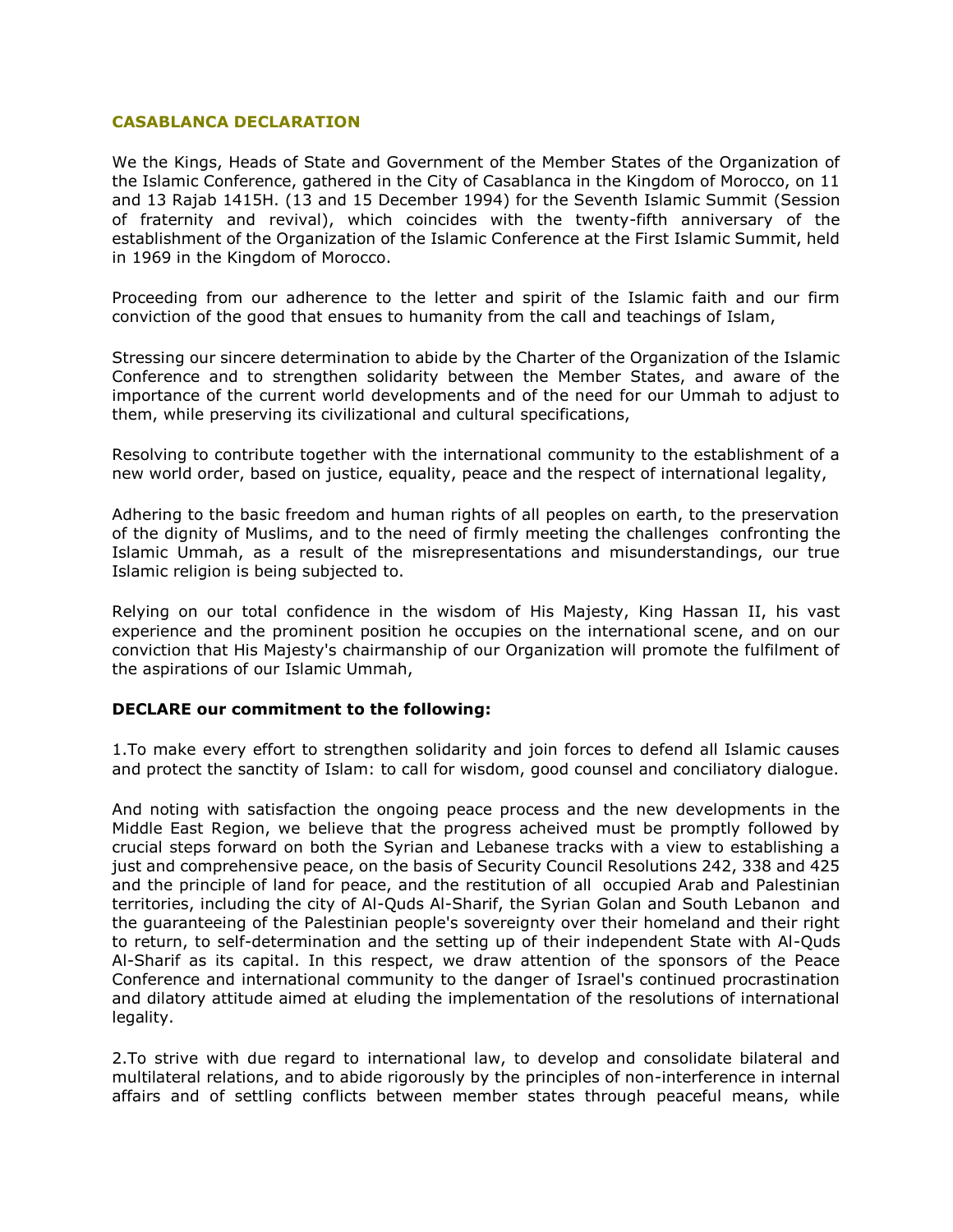stressing the need to settle regional disputes and conflicts in accordance with the principles of the UN Charter, the resolutions of international legality and the principles of justice and equity.

We consider that any threat to the security of any member state is a threat to world peace and security, which requires action within the framework of our Organization, of the United Nations and the other regional and international organizations, aimed at eliminating such threats in order to safeguard the peace and stability of all member states in accordance with international legality.

In the field of economic, scientific and technological cooperation, we encourage the expansion of commercial exchanges and the creation of appropriate conditions for this development, including the possibility of reducing all kinds of obstacles to the development of trade within the Islamic World.

In the cultural and information fields, we declare our determination to preserve and enhance our common Islamic heritage, to intensify national efforts, to increase the awareness of Muslim Youth of the lofty values of Islam, and instil into them a sense of pride in the achievements of the glorious Islamic civilization, and to contribute to furthering understanding and tolerance among peoples and religions.

To this end we shall strive to coordinate the efforts of the Islamic Dawa, develop educational curricula, and to disseminate the teachings of Islam throughout the world, with due regard for the sovereignty of nations and cooperation between them. We shall also attempt to propagate the values of Islam through the mass media, by developing information activities, and supporting the information institutions to counter the fierce campaign waged against Islam and to disseminate the true and honourable image of Islam and the essence of its eternal Sharia, in order to clear misunderstandings, and to expose ill-intentioned people who do wrong to Islam.

In this respect, we call for facing the reality of our modern times with an Islamic openmindedness, based on the principles of the true Islamic religion, and far from all forms of extremism and fanaticism.

3.We reaffirm our denunciation of all forms of terrorism including state terrorism as they represent a total disregard of the teachings of the true Islamic religion, and a blatant violation of our values, our traditions, and our heritage. We also declare our firm determination to join, in a spirit of sincere cooperation, in international efforts, to eliminate all forms and practices of terorism, with due regard to legality and the principles of international law without prejudice to the legitimate right of national resistance to rise up against occupation and secure national rights.

4.We pledge to strengthen joint Islamic action in all fields, especially, at the humanitarian level including support to those mechanisms which work towards alleviating the sufferings of refugees and displaced people, and which confront emergencies arising from natural disasters and others.

5.To work, at the individual and collective levels, towards protecting the rights of Muslim groups and minorities in non-Member States.

6.To reaffirm human rights in Islam.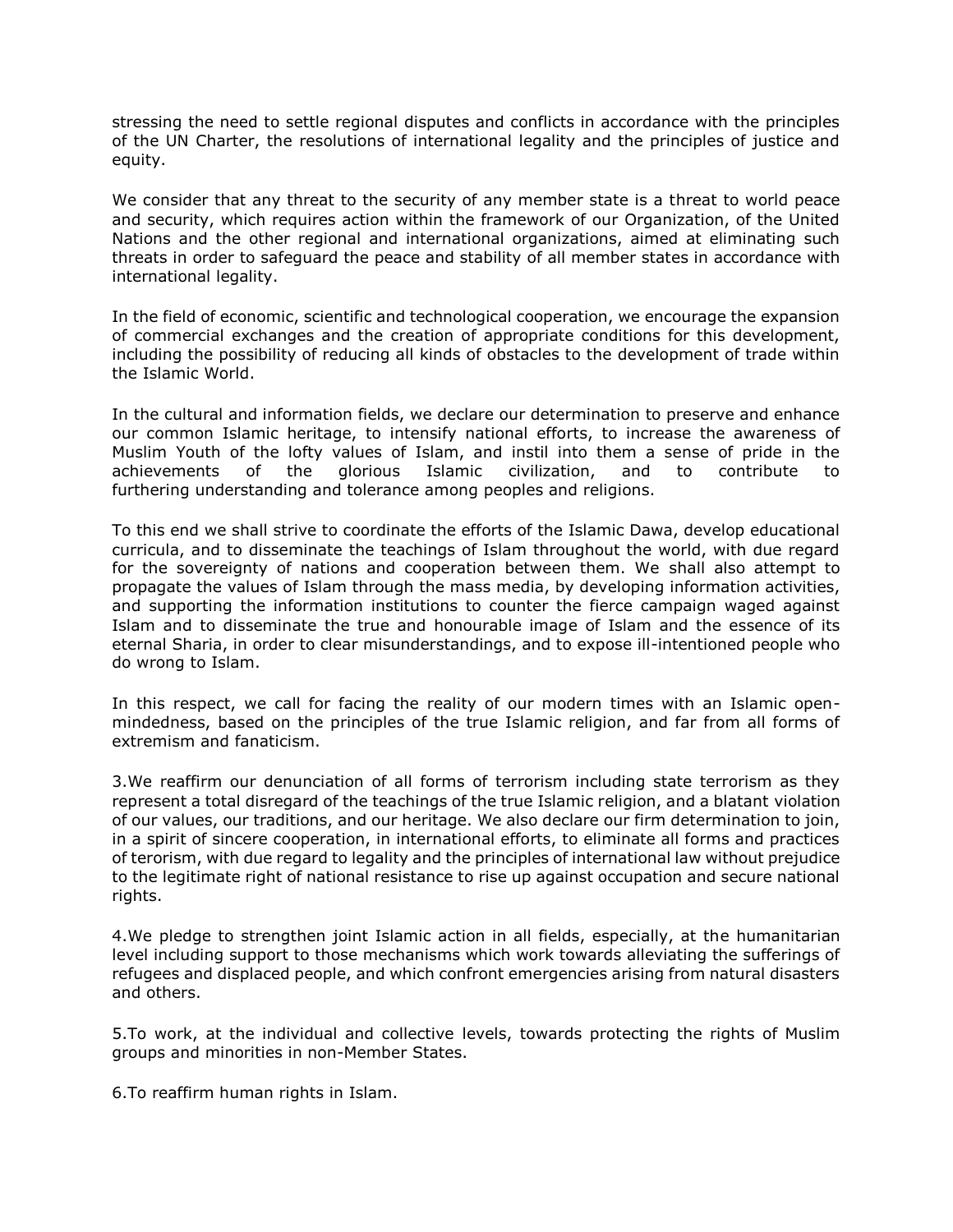In this context, we affirm the necessity of coordinating our efforts to protect our societies from the harmful effects of drug addiction and give great importance to the education and protection of children, to the role of women in Islamic society and their participation in activities related to economic and social development.

7.Aware of the need to upgrade our working methods in keeping with world developments and in order to meet the requirements of the next phase, we pledge to provide necessary support to the institutions, established within the framework of the Organization of the Islamic Conference so as to enable them to achieve the desired developments.

8. We commission the Secretary General of the Organization of the Islamic Conference to follow-up the implementation of the provisions of the present declaration and report thereon, to the Chairman of the Seventh Islamic Summit and to the Member States.

| <b>FINAL</b>                              |      |                |                   |               | <b>COMMUNIQUE</b> |
|-------------------------------------------|------|----------------|-------------------|---------------|-------------------|
| <b>OF</b>                                 | THE. | <b>SEVENTH</b> | <b>ISLAMIC</b>    | <b>SUMMIT</b> | <b>CONFERENCE</b> |
| <b>(SESSION</b>                           |      | ΟF             | <b>FRATERNITY</b> | <b>AND</b>    | <b>REVIVAL)</b>   |
| <b>CASABLANCA,</b>                        |      |                | <b>KINGDOM</b>    |               | <b>MOROCCO</b>    |
| 11-13 RAJAB, 1415H (13-15 DECEMBER, 1994) |      |                |                   |               |                   |

1.At the kind invitation of His Majesty Hassan II, King of Morocco, the Seventh Islamic Summit Conference (Session of Fraternity and Revival) was held in Casablanca, Kingdom of Morocco, from 11 to 13 Rajab, 1415H, corresponding to 13 - 15 December 1994.

2.The Seventh Islamic Summit Conference coincided with the Commemoration of the Twentyfifth Anniversary of the founding of the Organization of the Islamic Conference.

3.The Conference was preceded by the Twenty-second Islamic Conference of Foreign Ministers, held in Casablanca, on 8 - 10 Rajab, 1415H (10 - 13 December, 1994).

- 4. A.The following Member States attended the Conference:
	- 1.Hashemite Kingdom of Jordan
- 2.Republic of Azerbaijan
- 3.Islamic State of Afghanistan
- 4.Republic of Albania
- 5.State of United Arab Emirates
- 6.Republic of Indonesia
- 7.Republic of Uganda
	- 8. Islamic Republic of Iran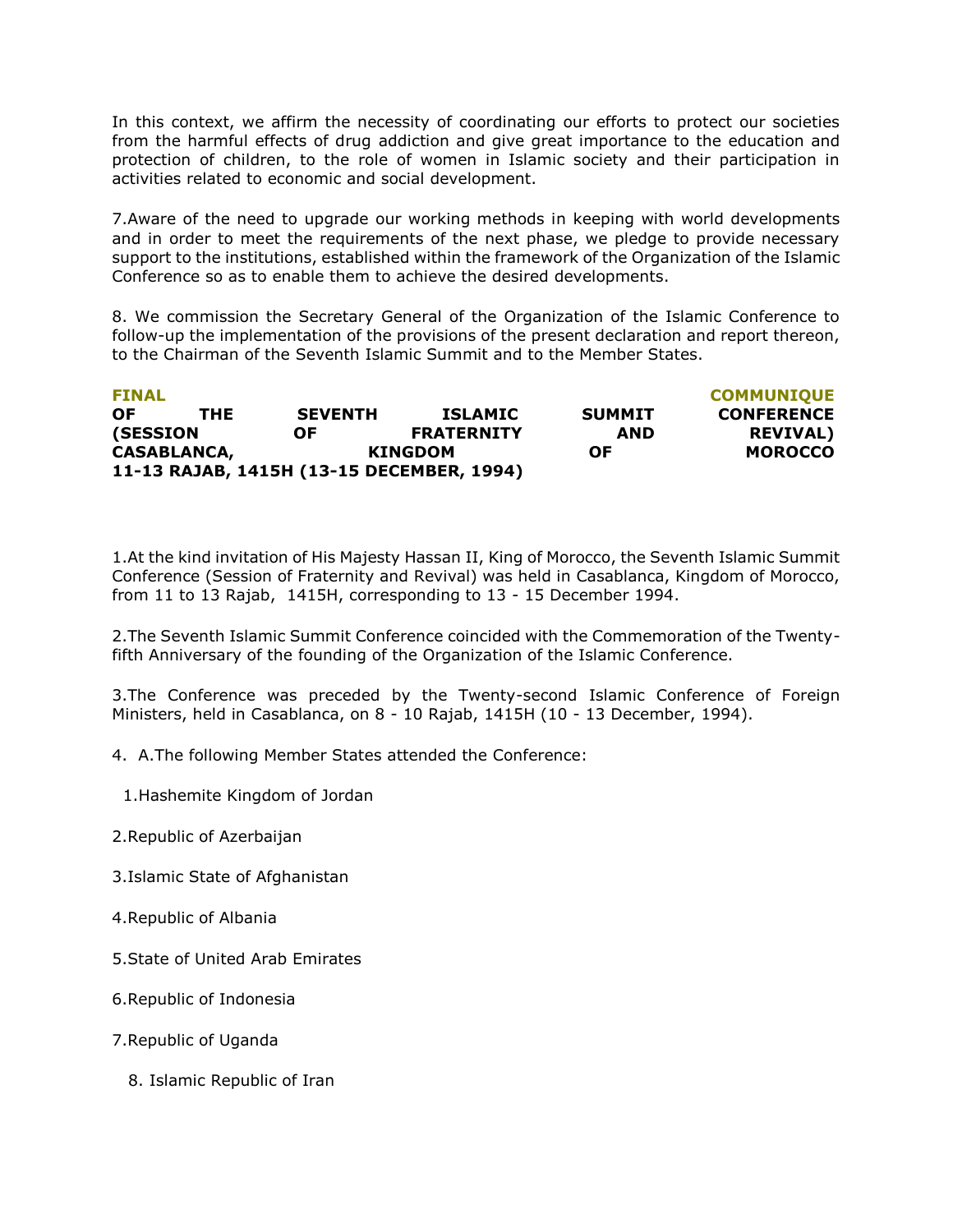- 9.Islamic Republic of Pakistan
- 10.State of Bahrain
- 11.Brunei Darussalam
- 12.Burkina Faso
- 13.People's Republic of Bangladesh
- 14.Republic of Benin
- 15.Republic of Turkey
- 16.Republic of Turkmenistan
- 17.Republic of Tunisia
- 18.Republic of Tajikistan
- 19.Republic of Gabon
- 20.Republic of the Gambia
- 21.People's Democratic Republic of Algeria
- 22.Federal Islamic Republic of Comoros
- 23.Republic of Djibouti
- 24.Kingdom of Saudi Arabia
- 25.Republic of Senegal
- 26.Republic of Sudan
- 27.Syrian Arab Republic
- 28.Republic of Sierra Leone
- 29.Republic of Iraq
- 30.Sultanate of Oman
- 31.Republic of Guinea
- 32.Republic of Guinea-Bissau
- 33.State of Palestine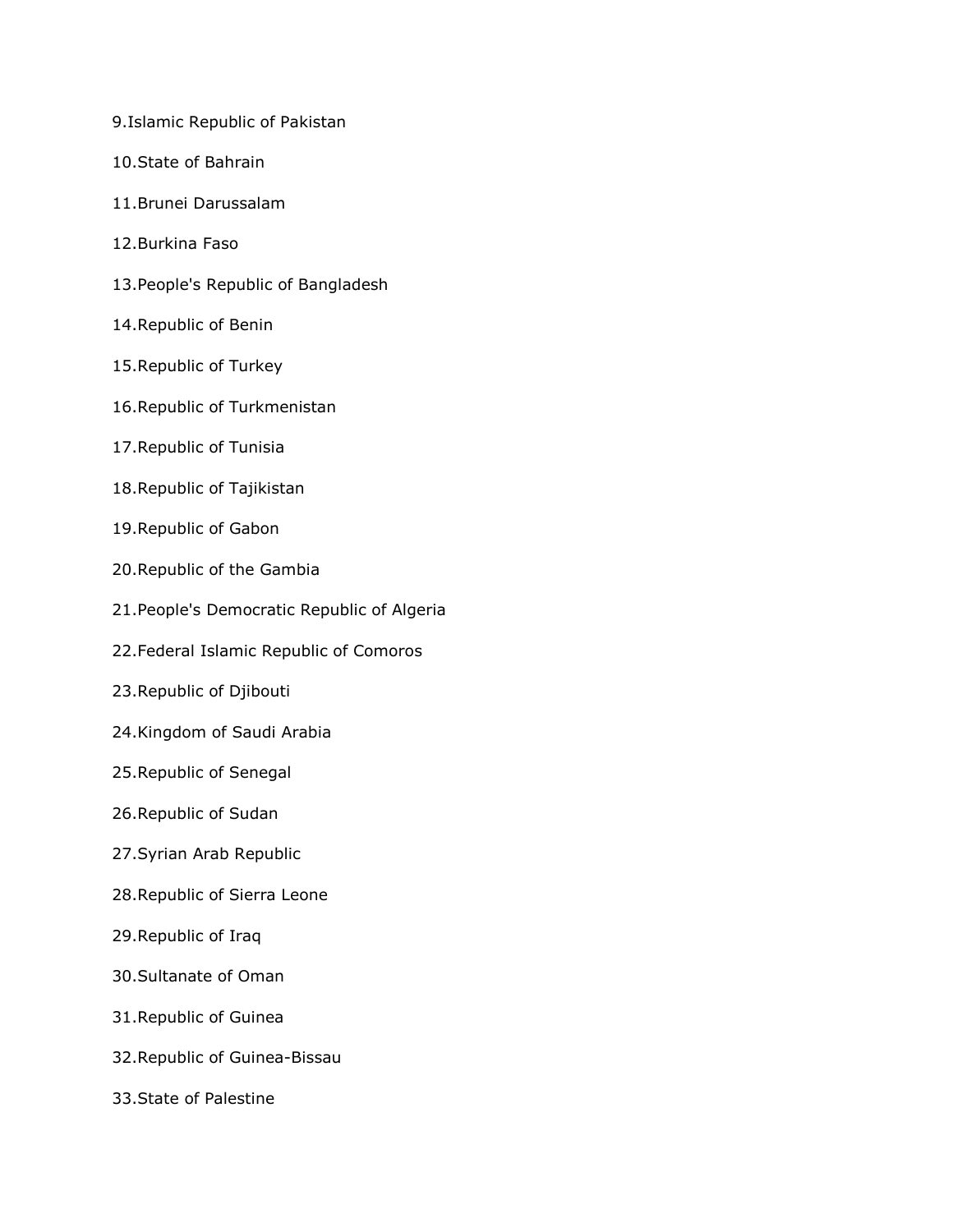- 34.Republic of Kyrgyzstan
- 35.State of Qatar
- 36.Republic of Cameroun
- 37.State of Kuwait
- 38.Republic of Lebanon
- 39.Socialist People's Libyan Arab Jamahiriya
- 40.Republic of Maldives
- 41.Republic of Mali
- 42.Malaysia
- 43.Arab Republic of Egypt
- 44.Kingdom of Morocco
- 45.Islamic Republic of Mauritania
- 46.Republic of Mozambique
- 47.Republic of Niger
- 48.Federal Republic of Nigeria
- 49.Republic of Yemen
- B. The following Subsidiary Organs of the OIC attended the Conference:

-Statistical, Economic and Social Research and Training Centre, for Islamic Countries, Ankara.

-Research Centre on Islamic History, Art and Culture, Istanbul.

-The Islamic Centre for Technical and Vocational Training and Research, Dhaka.

- -The Islamic Centre for the Development of Trade, Casablanca.
- -The Islamic Foundation for Science, Technology and Development, Jeddah.
- -The Islamic Fiqh Academy, Jeddah.

-International Commission for the Preservation of the Islamic Cultural Heritage, Istanbul.

-Islamic Solidarity Fund, Jeddah.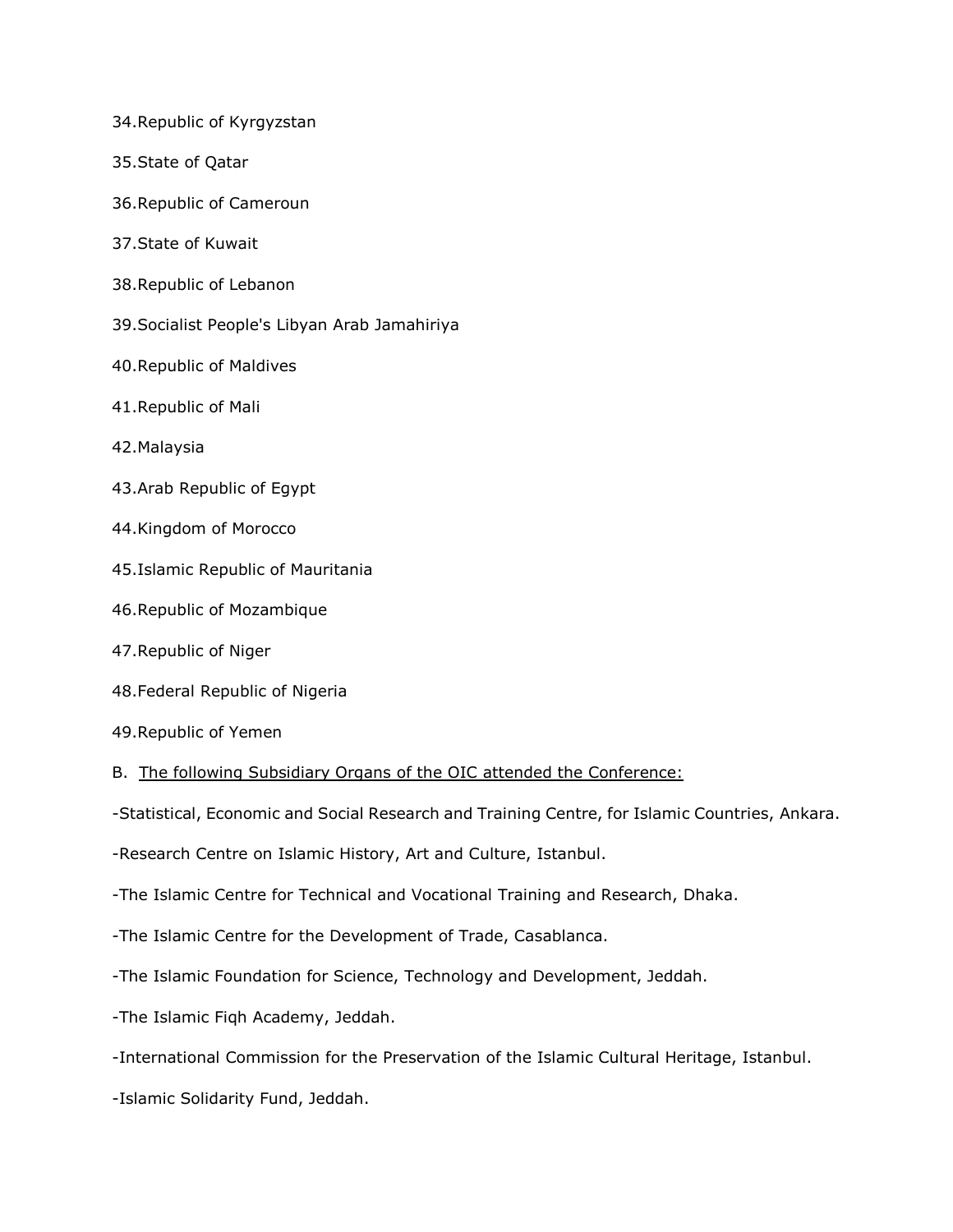-The Islamic University of Niger.

-The Islamic University of Uganda.

C.The following Specialized Institutions of the OIC:

-Islamic Development Bank, Jeddah.

-Islamic Educational, Scientific and Cultural Organization, Rabat.

-International Islamic News Agency, Jeddah.

-Islamic States Broadcasting Organization, Jeddah.

D.Following Affiliated Institutions:

-Organization of the Islamic Capitals and Cities, Makkah Al-Mukarramah.

-Islamic Committee of the International Crescent, Benghazi.

-The Islamic Chamber of Commerce, Industry and Commodity Exchange, Karachi.

-The Islamic Shipowners Association, Jeddah.

-World Federation of Arab Islamic International Schools, Jeddah.

-International Association of Islamic Banks, Cairo.

E.Following Islamic Foundations and Societies attended as Invitees:

-Muslim World League, Makkah Al Mukarramah.

-World Islamic Call Society, Tripoli.

-World Muslim Congress, Karachi.

-World Assembly of Muslim Youth, Riyadh.

-League of Islamic Universities, Riyadh.

-International Islamic Council for Da'wa and Relief, Cairo.

-International Islamic Charitable Foundation, Kuwait.

-International Islamic Relief Organization, Jeddah.

# **F.Observers.**

# **i) States:**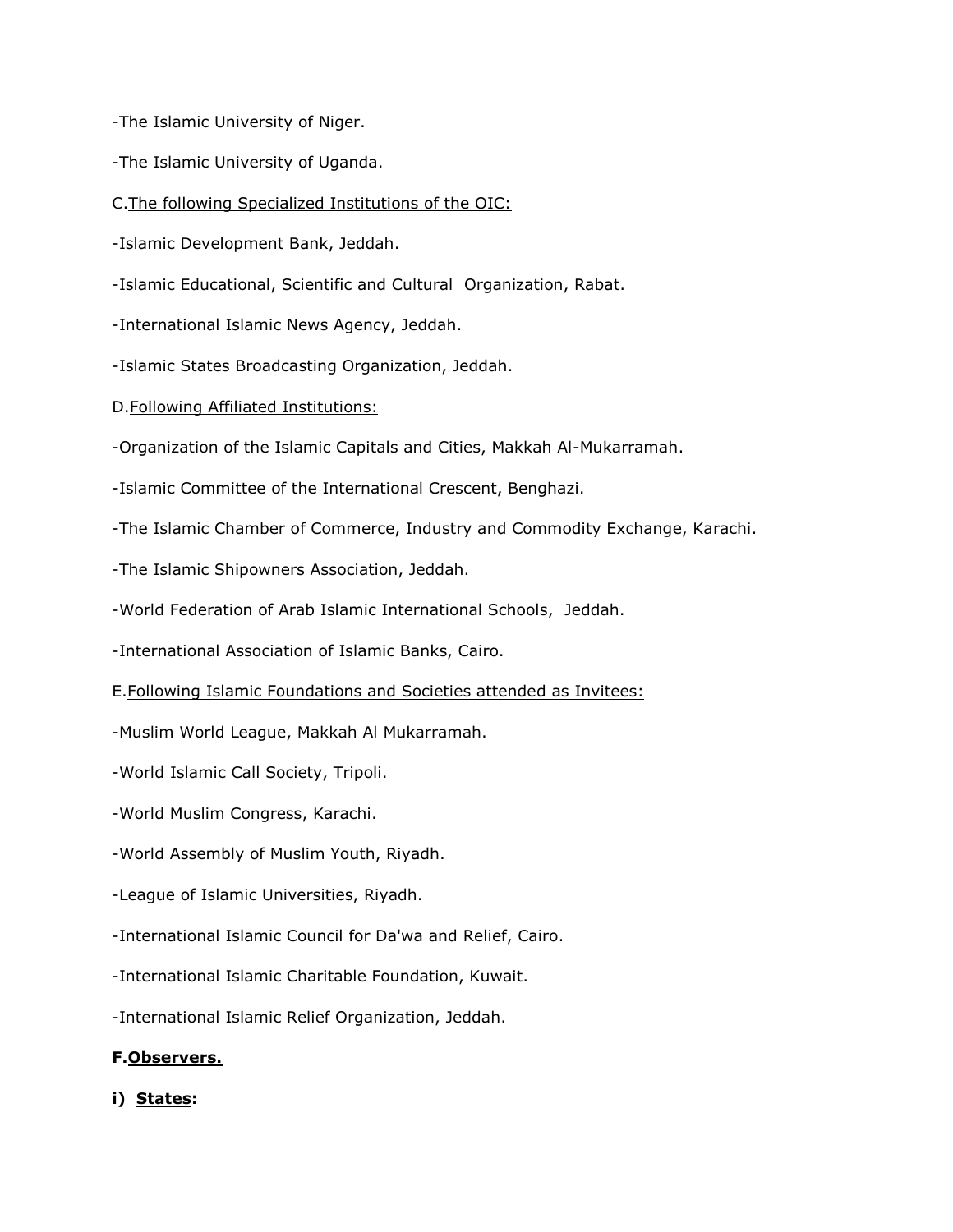-Republic of Kazakhstan.

-Republic of Bosnia and Herzegovina.

# **ii) Muslim Communities and Minorities:**

- Turkish Muslim Community of Kibris
- Moro National Liberation Front

# **iii) International and Regional Organizations:**

- -United Nations.
- -Non-Aligned Movement.
- -League of Arab States.
- -Arab Maghreb Union.

# **G.Invitees:**

- -Republic of Croatia
- -Republic of Slovenia
- -Republic of Macedonia
- -Kosovo
- -The Sanjak
- -The True Representatives of the Kashmiri People.
- -Economic Cooperation Organisation (ECO).
- -U.N. High Commission for Refugees (UNHCR).
- -United Nations Industrial Development Organization (UNIDO).
- -U.N. Educational, Scientific and Cultural Organization (UNESCO).
- -United Nations Children Education Fund (UNICEF).
- -U.N. Development Programme (UNDP).
- -Food and Agricultural Organisation (FAO).
- -U.N. Conference on Trade and Development (UNCTAD).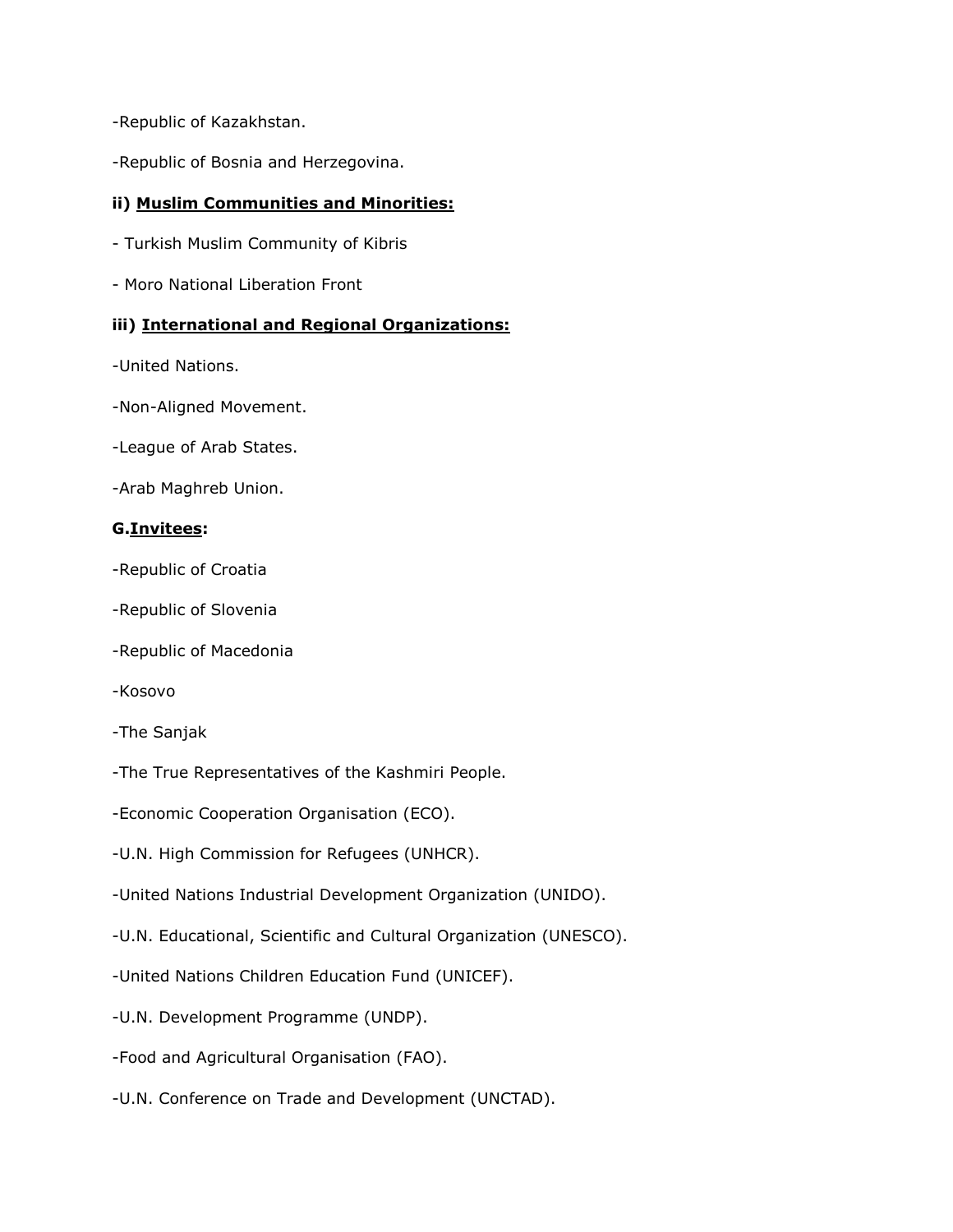-International Committee of the Red Cross (ICRC).

-World Health Organization (WHO).

-U.N. Committee for the Exercise of the Inalienable Rights and of the Palestinian people.

-Inter-State Committee for Drought Control in the Sahel (CILSS).

UK Action Committee on Islamic Affairs.

5. The Conference was opened by His Majesty Hassan II, King of Morroco who in his inaugural address welcomed the Sovereigns, Emirs, Heads of State and Government and stressed the importance of strengthening Islamic solidarity which should guide Summit deliberations on which over one billion Muslims had pinned their hopes, for the adoption of decisions aimed at strengthening the unity of Islamic Ummah in an atmosphere of brotherhood and concord.

His Majesty King Hassan II recalled that the message of Islam calls for peaceful coexistence among nations, universal cooperation and respect of human dignity without any distinction, among human beings. He indicated that no one and no authority has the right that is not vested by religion, to take the path of extremism and resort to aggression in thought and practice nor are they empowered to issue rulings excommunicating Muslims and excluding them from the fold of religion. Similarly, they have no right to decree a fatwa stipulating Jihad against these Muslims. He added that Islam is not only a religion but encompasses every thing. It constitutes as the Prophet said a set of rules for human relations based on good behaviour, moral values, tolerance, coexistence and peace. His Majesty stressed that Islam urges Muslims to believe in Allah's revealed Books and to disseminate among people the message of Islam and concord so that serenity may prevail and so that the world may be spared the evils of perils and dangers.

He indicated that the first universal appeal for coexistence among the monotheistic revealed religions is the one in the Holy Qur'an: Say: 'People of the Book, let us come to an equitable agreement among us that we will worship none but Allah, that we will associate none with Him, and that we will not set up one another lords beside Him'.

He stressed that this tolerance should rather be the principle upon which to base relations among Muslims.

His Majesty added tht in order for Muslims to convey the true image of their society, it is necessary to change several concepts, correct mistakes and agree on what is permissible and what is forbidden. He said that the behaviour of some groups which is contrary to Islamic tolerance has prompted fierce campaigns against Islam.

Thus, His Majesty King Hassan II suggested that a high authority should emanate from the Conference, to become a reference source in shedding light on Islamic provisions, away from any confusion or dubious interpretation. This authority must not affect the diversity of identities and characterstics, which enrich the unity of Islam.

His Majesty the King welcomed the Commemoration of the Twenty-fifth Anniversary of the founding of the OIC.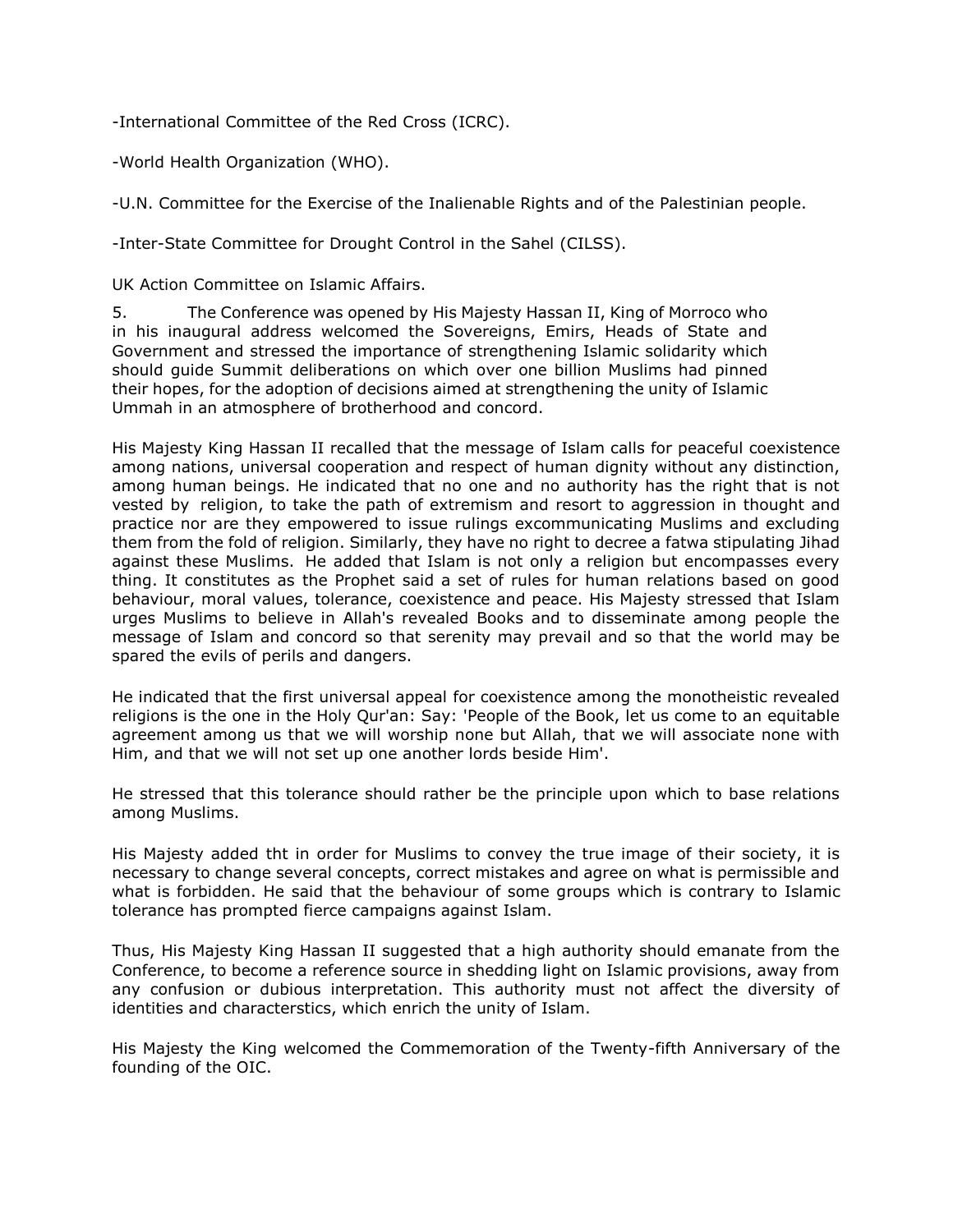The Conference decided to consider the address of His Majesty King Hassan II as an official document of the Conference.

6.His Excellency Abdou Diouf, President of the Republic of Senegal and Chairman of the Sixth Islamic Summit made a statement in which he reviewed the achievements of the OIC during the past three years in the political, economic, cultural and social fields as well as in the domain of information. He expressed his gratitude and thanks for the excellent cooperation which he received from the leaders of Member States as well as the Secretary General, in the performance of his onerous responsibilities as the Chairman of the OIC. He indicated that assistance to the people of Sahel constitutes one of the pillars for the strengthening of Islamic solidarity.

7.On the occasion of the Commemoration of the Twenty- fifth Anniversary of the founding of the OIC, His Excellency Mohammad Hosni Mubarak, President of the Arab Republic of Egypt, His Excellency Mahamane Ousmane, President of the Republic of Niger and His Excellency Mahathir Mohammed, Prime Minister of Malaysia made statements on behalf of the Arab, African and Asian Groups, in which they thanked His Majesty King Hassan II, and the Government and people of the Kingdom of Morocco for hosting this important Conference and for the warm and generous hospitality extended to the delegations. They also emphasized the importance of the OIC and the need to further enhance its role in the fashioning of a new international order.

8.In his statement, His Excellency Dr. Hamid Algabid, Secretary General paid tribute to His Majesty Hassan II, King of Morocco for hosting this important gathering of leaders of the Islamic Ummah. He indicated that OIC with 52 Member States has become an Organization to be reckoned with in the search for solution to the major problems of our times. He stated that the return of Al-Quds Al-Sharif to Palestinian sovereignty, the restitution of the Syrian Golan, the respect of Lebanon's sovereignty, the fulfillment of the legitimate aspirations of the people of Kashmir, the cessation of Serb aggression against Bosnia- Herzegovina and of the vacation of Azerbaijan's territory occupied by Armenia as well as the search for peace in Afghanistan and in Somalia, all must receive the equal, well considered and determined support of the Member States. He emphasized the need of solidarity with the people of Central Asia and of African Sahel affected by natural calamities. He also thanked the Chairmen of the Al-Quds Committee, COMIAC, COMCEC and COMSTECH.

9.His Majesty King Hassan II, was unanimously elected as the Chairman.

10.The Conference elected Their Excellencies Yasser Arafat, President of the State of Palestine, Lansana Conte', President of the Republic of Guinea, Begum Khaleda Zia, Prime Minister of the People's Republic of Bangladesh as Vice-Chairmen. His Excellency Abdou Diouf, President of the Republic of Senegal was elected as the Rapporteur-General.

11. Thereafter, the Conference approved the Report of the Preparatory Ministerial Meeting which was presented by the Chairman of the Meeting, His Excellency Dr. Abdul Latif Al-Fillali, Prime Minister and Minister for Foreign Affairs and Cooperation of the Kingdom of Morocco.

12.The Conference adopted the draft Agenda submitted by the Preparatory Ministerial Meeting.

13.Conference welcomed the admission of the Republic of Mozambique as full member of the OIC.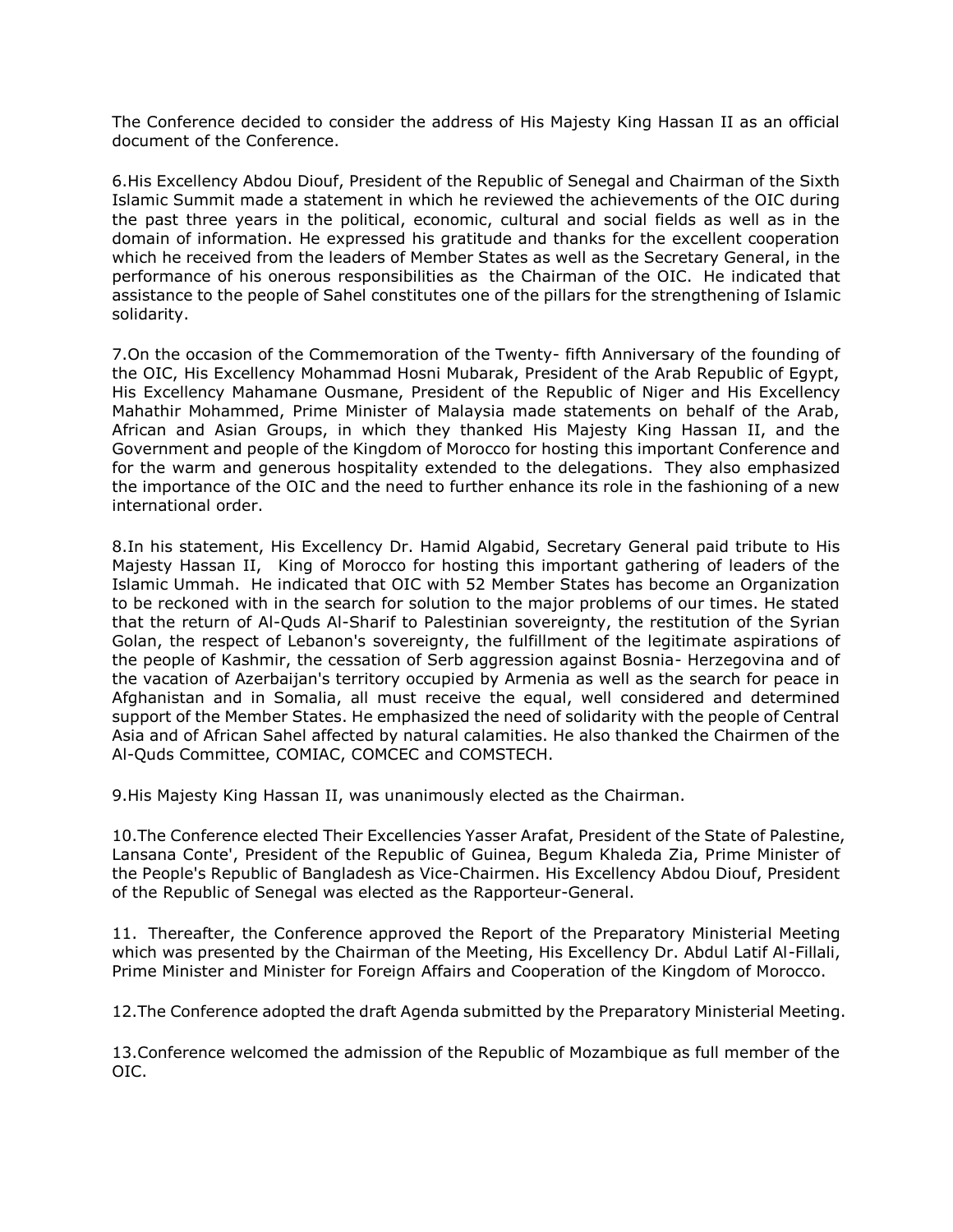14.The Conference unanimously approved the request of the Republic of Bosnia-Herzegovina for observer status in the OIC.

15.The Conference noted with appreciation the Report of His Excellency Abdou Diouf, President of the Republic of Senegal and Chairman of the Sixth Islamic Summit.

16.The Conference noted with appreciation the Reports submitted by the Chairman of the Al-Quds Committee, the Standing Committee of Information and Cultural Affairs, the Standing Committee for Economic and Commercial Cooperation; and the Standing Committee for Scientific and Technological Cooperation.

17.The Conference noted with appreciation the Reports submitted by the Secretary General on items of the agenda.

18. The Conference heard with fraternal sentiments the moving statement of His Excellency Alija Izetbegovic, President of the Republic of Bosnia-Herzegovina who expressed the gratitude and thanks of his Government and people for the active support of the OIC Member States to the just cause of Bosnia-Herzegovina.

# **Special Declarations**

19.The Conference approved and issued the Casablanca Declaration.

20.The Conference approved and issued a Declaration on Bosnia-Herzegovina and a Special Declaration on Jammu and Kashmir.

#### **Commemoration of the 25th Anniversary of OIC**

21.The Conference decided to designate 1995 as the year for commemorating the Twentyfifth Anniversary of the founding of OIC in all Member States and requested the Secretary General to organize a special ceremony at the OIC Headquarters to mark the occasion, in coordination with the host country.

#### **Image of Islam outside the Islamic World**

22.The Conference expressed its determination to project the correct image of Islam, resorting in this regard to the spirit of "Ijtihad" in Islam based on general principles of Islamic Sharia. It condemned the evil intention of the quarters that seize every opportunity to discredit Islam or present it as contrary to progress and development or as a threat to the foundations of modern civilization. It rejected the use of this distorted image of Islam to justify aggression and occupation against Muslim countries and peoples. It denounced the double standard approach adopted by anti-Islamic quarters whenever a just cause of interest to the Islamic Ummah is at stake. It affirmed the readiness of the Islamic Ummah stemming from the teachings of Islam to engage in a constructive dialogue with the revealed religions in a spirit of tolerance and respect for international legality.

# **Evaluation of OIC Achievements**

23. The Conference welcomed the contribution made by the Organization in the cause of Islamic solidarity and cooperation over the last 25 years. It recognized that the profound changes taking place in the World today such as the trend towards economic globalization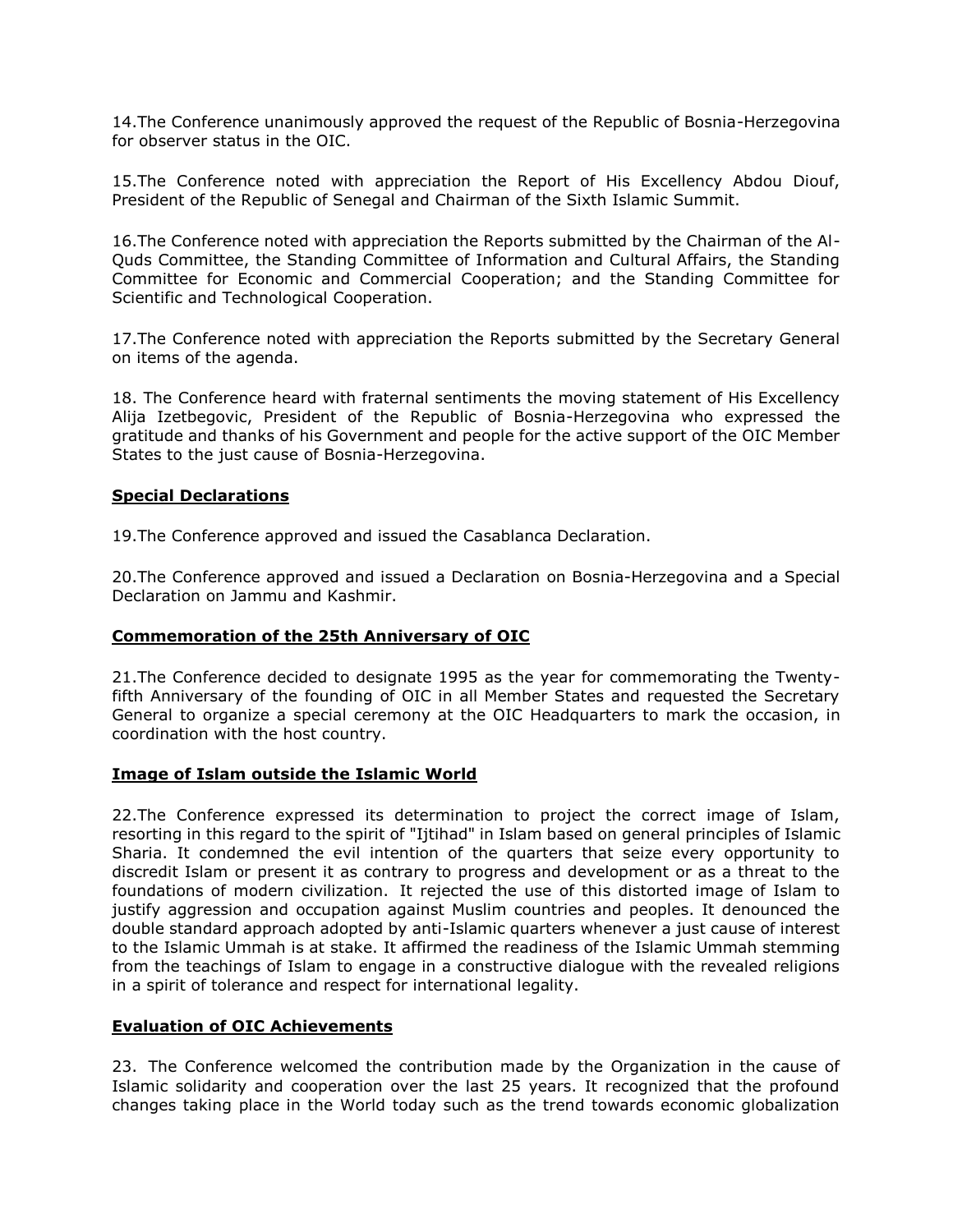and the formation of regional economic groupings constitute encouraging factors for safeguarding the interests of the Ummah by strengthening their cooperation and joint action. It also recognized the important role of the Organization in galvanizing cooperation among member states to meet these challenges. It realized the importance of taking stock of the Organization's past achievement and of reviewing its existing capabilities to meet the challenges in order to enhance the relevance and effectiveness of the Organization. It decided to establish immediately an Eminent Persons Group comprising a select number of outstanding individuals from various disciplines drawn from member states to take stock of the achievements of the Organization over the past 25 years; to identify its strength and weaknesses; to review its objectives in the light of changing circumstances; and submit to the Twenty-third Islamic Conference of Foreign Ministers recommendations on appropriate measures that should be taken to enhance the Organisation's effectiveness and relevance as the promoter of Islamic solidarity and cooperation and an overall perspective plan to expand and strengthen development cooperation among member countries for the progress of the Ummah.

# **Question of Palestine and Al-Quds Al-Sharif:**

24.The Conference reaffirmed that the question of Palestine and Al-Quds Al-Sharif is the prime cause of all Muslims, and expressed its solidarity with the Palestine Liberation Organisation in its just struggle for removing the effects of Israeli occupation and building the Palestinian national institutions on the land of Palestine. It called upon Member States to continue supporting the PLO and its positions in the forthcoming negotiations for the transfer of all powers and responsibilities in the occupied Palestinian territories including Al-Quds Al-Sharif, to the Palestinian National Authority, and to emphasize the return of the Holy City to Palestinian sovereignty. It affirmed that a just and comprehensive peace in the Middle East region can only be achieved through complete and unconditional Israeli withdrawal from all the Palestinian and Arab territories occupied since 1967, including the city of Al-Quds Al-Sharif, the Syrian Golan and the occupied Lebanese territories.

25.It expressed its support for the peace process in the Middle East, and welcomed the agreements concluded in its framework and noted that the success of the peace process hinges on the implementation of resolutions of international legitimacy, including resolutions 242, 338 and 425 of the Security Council, on the basis of Arab and international understanding of these resolutions, and the "land for peace" formula and the need to enable the Palestinian people to exercise their national and political rights.

26. It stressed that Al-Quds Al-Sharif is an integral part of the Palestinian territories occupied in 1967 and to it apply all the provisions applicable to the other occupied territories and reiterated the necessity of its return to Palestinian sovereignty as capital of the State of Palestine.

It invited all States in the world to refrain from having any dealings with the Israeli occupation authorities which might be interpreted in any way by those authorities as an implicit recognition of the "fait accompli" imposed by the proclamation of Al-Quds as the capital of Israel. It called for compliance with Security Council resolution 478 (1980) which invites Member States not to transfer their diplomatic missions to the city of Al-Quds Al-Sharif. It called on Member States to face up to the serious developments ensuing from the continued Israeli expansionist policy in Al-Quds Al-Sharif, to confront this policy to provide material resources for the preservation of Islamic Shrines, and to support the steadfastness of the city's inhabitants. It invited the international community, and in particular the two cosponsors of the Peace Conference, to compel Israel not to effect any geographical or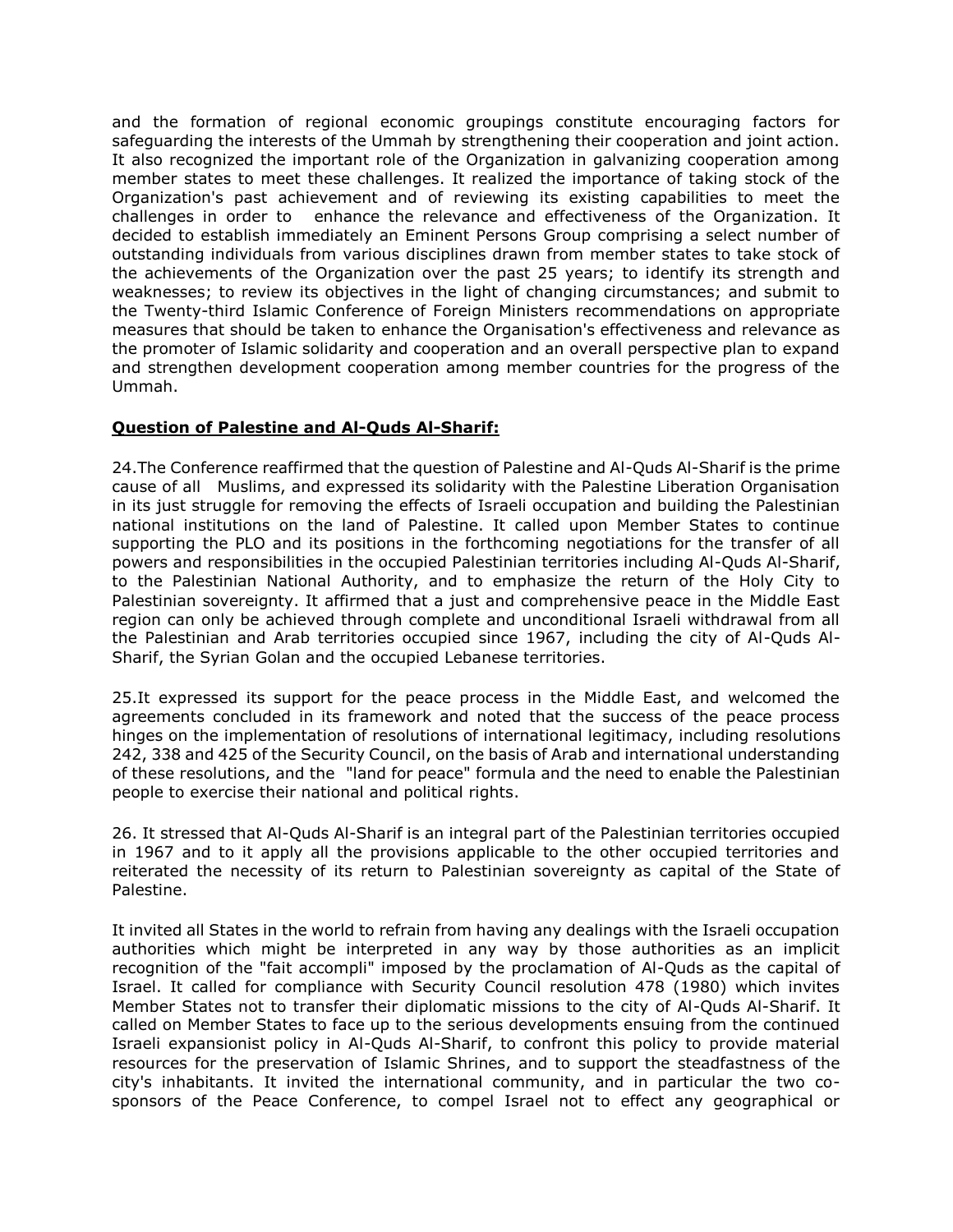demographical changes in the city of Al-Quds Al-Sharif during the transitional period, that might affect the outcome of the negotiations on the final status of the City.

27.It expressed its strong condemnation of the decision taken by the Israeli Supreme Court to consider the Blessed Al-Aqsa Mosque as part of the territory of the State of Israel.

28.It called upon Member States to honour their commitment to cover the budgets of the Al-Quds Fund and its Waqf.

29.It called for the dismantling of the settlements already established since they are unlawful, and to halt further Jewish settlements in occupied Palestinian and Arab territories including Al-Quds Al-Sharif and Syrian Golan, as required under the relevant resolutions of international legitimacy.

30.It stressed the need to secure international protection for the Palestinian people in the Occupied Territories; and to halt all Israel's terrorist and repressive practices against the Palestinian people. It invited Member States to work for compelling Israel to release the detainees, bring back the deportees, put an end to the method of collective punishment, and desist from any works that may endanger life and the environment in the occupied Palestinian and Arab territories.

31.It called for the support of the international programme of economic, social and cultural development in the occupied Palestinian areas, and for the support of the Palestinian National Authority so that it can establish its control and start the process of reconstruction and development of the Occupied Territories.

32.It strongly condemned the aggressive Israeli scheme to partition the Ibrahimi Enclosure in the city of Al-Khalil, and called on Member States to continue their coordination and intensive efforts to prevent the implementation of this scheme and preserve the Ibrahimi Enclosure as a mosque solely for Muslims as it has been through the ages.

33.It called on the international community and the Security Council to compel Israel to comply with U.N. Resolutions, particularly Security Council Resolution 487 (1981), to accede to the treaty of Non-Proliferation of Nuclear Weapons, to implement the resolutions of the International Atomic Energy Agency (IAEA) calling for the subjection of all Israeli Atomic facilities to the IAEA Comprehensive Safeguards System, to proclaim Israel's renunciation of nuclear armament, and to submit a full report on its stockpile of nuclear weapons and materials to the Security Council and the International Atomic Energy Agency as those steps are essential for the establishment of a just and comprehensive peace in the region.

34.The Conference commended the steadfastness of the Arab-Syrian citizens in the Golan against Israeli occupation, strongly condemned Israel for not complying with Security Council resolution 497 (1981), and affirmed that Israel's decision to impose its jurisdiction, its law and its administration on the occupied Syrian Golan is null and void. It also declared that the Knesset resolution of 11 November 1991 confirming the annexation of the occupied Syrian Golan is null and void and without legal effect and constitutes a flagrant violation of Security Council resolution 497 (1981). It expressed strong condemnation of Israel for continuing to alter the legal status and demographic set up of the occupied Syrian Golan. It affirmed that Israel's continuing occupation of the Syrian Golan constitutes a permanent threat to peace and security in the region. It demanded that Israel withdraw totally from Lebanon to the lines of 4 June 1967.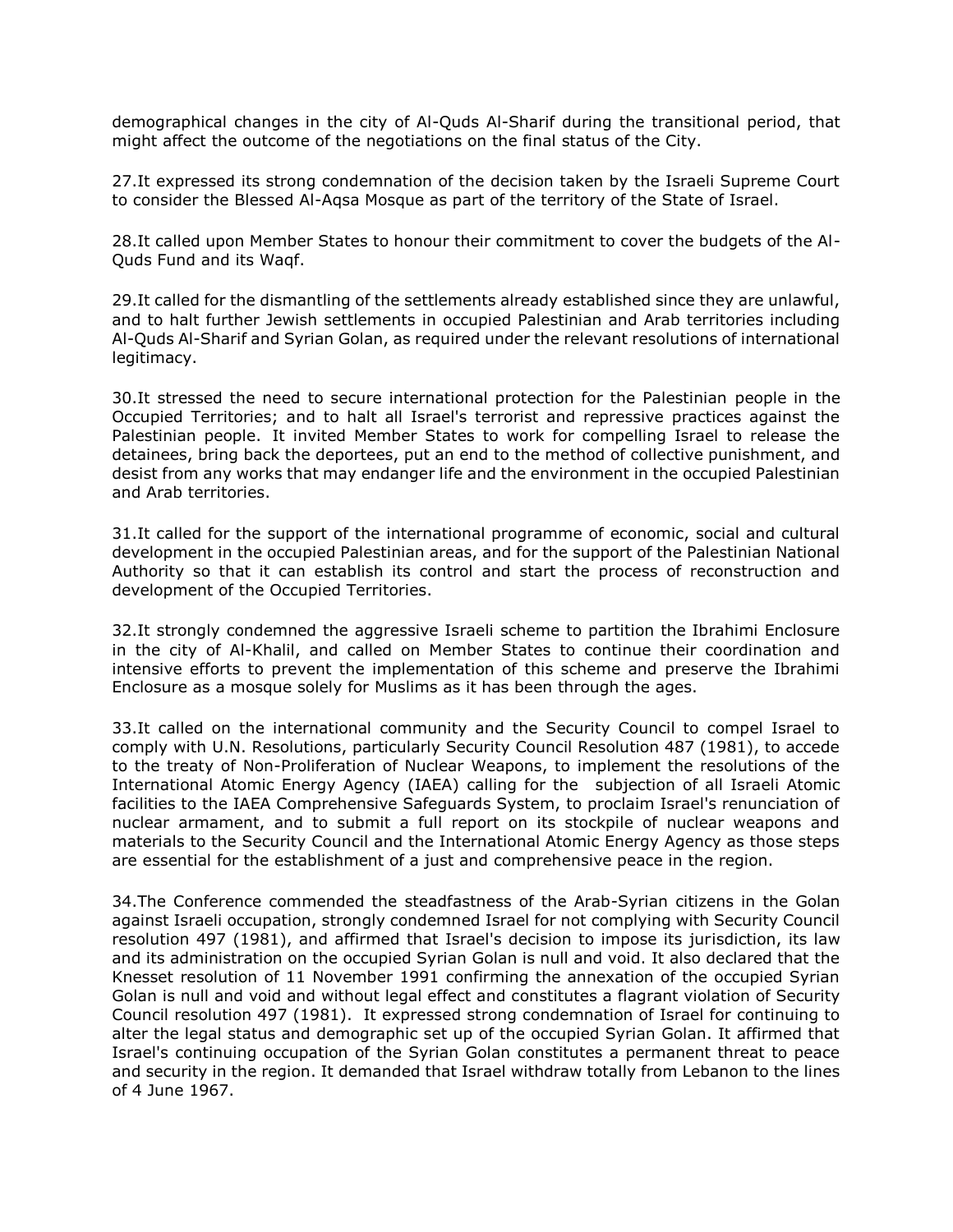35.The Conference saluted the heroism and steadfastness of the Lebanese people against Israeli occupation and strongly condemned Israel's continuing occupation of Lebanese territories, and its persistence in deporting Lebanese citizens from their villages and lands, as well as all the inhuman practices of the Israeli enemy in those areas. It called for efforts to prevent Israel from continuing those practices and compel it to release Lebanese detainees. It also called for action to force Israel to implement the UN Security Council resolutions, in particular resolution 425 (1978) which calls for immediate and unconditional withdrawal of Israeli forces from the Lebanese territory, and for helping the legitimate authorities to establish their control over all Lebanese territories. It invited all countries to increase their assistance to Lebanon in order to consolidate the political gains of the National Reconciliation Government.

# **Bosnia-Herzegovina:**

36.The Conference reaffirmed its commitment to the safeguarding of the sovereignty, territorial integrity and political independence of the Republic of Bosnia- Herzegovina and reaffirmed all previous OIC Resolutions and Declarations relating to the Situation in Bosnia-Herzegovina.

37.It strongly condemned the continuing Serbian aggression against the Republic of Bosnia-Herzegovina and Serb non-compliance with the relevant resolutions of the Security Council as well as the Serb rejection of the Five-Nation Peace Plan. It also strongly condemned the Serb attacks on the Bihac Safe area and expressed its concern over the lack of effective measures by UNPROFOR Command to deter attacks against UN designated safe areas in Bosnia-Herzegovina.

38.It reiterated its call on the Five Nation Contact Group for establishing an action oriented relationship with the OIC Contact Group on Bosnia-Herzegovina that should give a fair and balanced consideration of the views, concerns and interests of the Governments of the Republic and the Federation of Bosnia-Herzegovina. It called for an urgent Ministerial Meeting between the Five Nation Contact Group and the OIC Contact Group to consider ways and means to deal with the deteriorating situation in Bosnia- Herzegovina.

39.It called for effective deployment of international monitors/forces on the borders of the Republic of Bosnia- Herzegovina with Serbia and Montenegro; recognition by Serbia and Montenegro of the internationally recognized borders of the Republics of Bosnia-Herzegovina, Croatia and other States in the region; suspension of the implementation of Security Council Resolution 943(1994) and vigorous enforcement of the sanctions against Serbia and Montenegro; strengthening of UNPROFOR by including troops pledged by OIC member states; enhancing participation of OIC troop contributors within UNPROFOR Command, as well as political decision making process; expansion of UNPROFOR mandate; effective protection and expansion of Safe Areas to cover all the territories allocated in the Federation of Bosnia-Herzegovina; establishment of effective UNPROFOR presence in Serb occupied areas; simplifying and streamlining of procedures to enable NATO to provide effective and immediate military support to UNPROFOR and the Bosnian population including air strikes to deter and reverse Serb aggression; demilitarization of Sarajevo; and adoption of appropriate measures to facilitate the return of refugees; and reaffirmation of the status of Sarajevo as the undivided and united capital of the Federation of Bosnia-Herzegovina, and the Republic of Bosnia-Herzegovina. It requested the OIC Contact Group and troop contributing states to establish a Working Group in New York to evaluate current and future contributions to the UN mandated forces.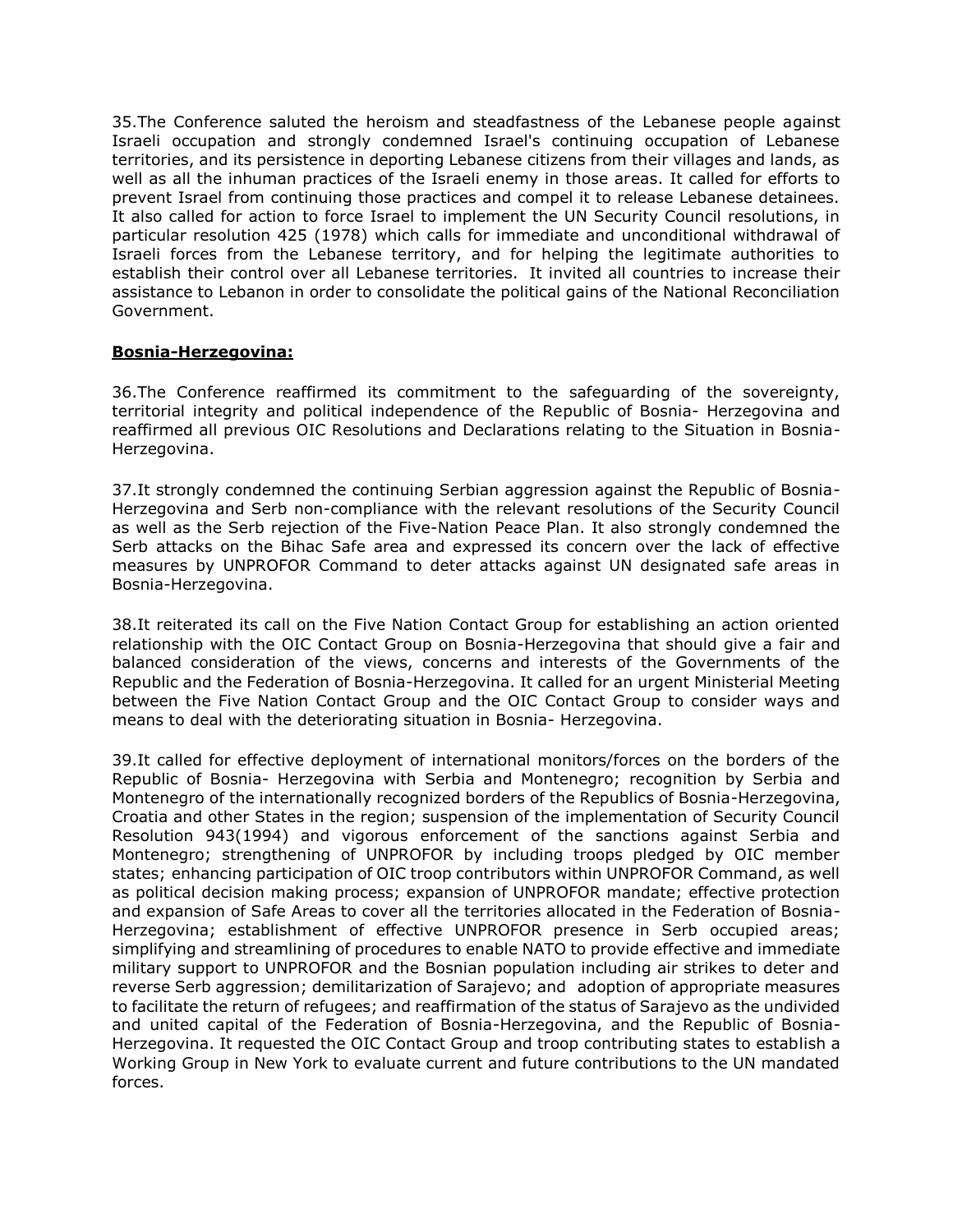40.It demanded that the Government of the Republic of Bosnia-Herzegovina must be provided with all necessary means for self defense to exercise individually or collectively its inherent right recognized by Article 51 of the UN Charter. It expressed its readiness to cooperate with all UN member states who exhibit a willingness on their own initiative to provide the Republic of Bosnia and Herzegovina with the means for self defense. It reiterated that Security Council Resolution 713 paragraph 6 does not legally and cannot morally apply to the Republic of Bosnia-Herzegovina and indicated its commitment to act accordingly.

41. It welcomed the call of the President of Republic of Bosnia-Herzegovina for unilateral response by members of the international community in the event that the compromise proposal is not effected by members of the Five-Nation Contact Group and regarded in the same vein the call made by the General Assembly to the Security Council to give due consideration to exempting the Governments of the Republic of Bosnia-Herzegovina and the Federation of Bosnia-Herzegovina from the embargo on deliveries of weapons and military equipment.

42.It condemned the tendency on the part of some to appease the Serbian aggressor and reminded the international community, particularly the major powers of the imperative need for establishing peace with justice in Bosnia-Herzegovina.

43.It regretted the direct material and diplomatic support offered to the Serbian aggressors and the recent veto within the Security Council of a resolution designed to cut off fuel supplies to the Serb forces.

44.It decided to request the convening of a Special Session of the UN General Assembly on Bosnia-Herzegovina in case the Security Council continues to be unable to deal effectively with the Serbian aggression against the Republic of Bosnia-Herzegovina.

45.It warned once again the Serb and Montenegren authorities as well as all persons who commit or order the commission of breaches of international humanitarian law in the Republic of Bosnia-Herzegovina that they are individually responsible in respect of such breaches and will be punished for war crimes in accordance with the Geneva Conventions and requested in this context the International Tribunal established pursuant to Security Council Resolution 829 to expeditiously try and punish those responsible for the perpetration of crimes against humanity in the former Yugoslavia.

46.It appealed to the international community to mobilize resources for the reconstruction and rehabilitation of the Republic of Bosnia-Herzegovina in coordination and cooperation with the Agency for Reconstruction and Development (AICRED) and emphasized the need to aid the efforts of the Special Coordinator for Sarajevo in conjunction with Security Council Resolution 900.

47.It approved the establishment of a special OIC-IDB Programme of Assistance for Bosnia-Herzegovina, as recommended by the Secretary General and keeping in view the national mechanism that already exist in some Member States for mobilising financial support.

48.It condemned the denial of human, civil and national rights of Albanians in Kosova. It also condemned human rights violations against non-Serbs in the Sanjak and Vojvodina and reaffirmed the national rights of Muslims of the Sanjak.

# **Afghanistan:**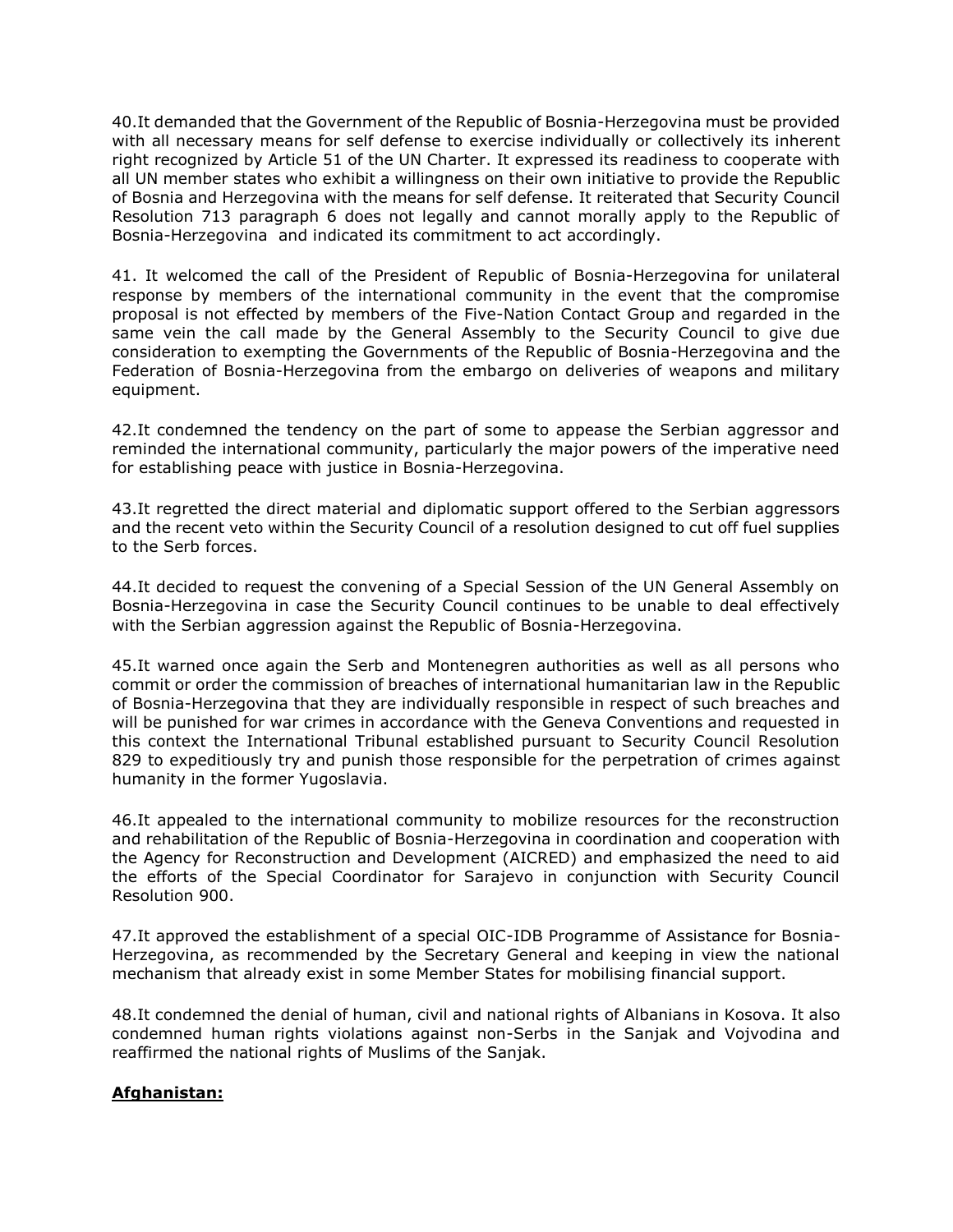49.The Conference expressed its deep concern over the fratricidal conflict in Afghanistan and appealed to the Afghan leadership to spare no effort to bring the hostilities to an immediate end and emphasized the urgent need for a political consensus among the Afghan parties.

50.It affirmed the need for the launching of a credible intra-Afghan process for restoring peace and stability in Afghanistan and for reviving the political, economic, social and institutional infrastructure of the Afghan society. It emphasized the need for promoting national reconciliation and rapprochement among all political parties and segments of the Afghan society as well as for demobilization of armed groups and formation of national army and police force. It expressed its appreciation and support for the initiatives taken by the Secretary General to promote a credible intra-Afghan peace process. It called upon the Afghan parties to extend their full cooperation to the ongoing efforts of the Secretary General and his Special Representative with a view to advancing the progress made in the Proximity Talks held in Islamabad and Tehran and the objectives of peace and national reconciliation in Afghanistan.

51.It also expressed its appreciation for the continuing efforts of the United Nations to draw the attention of the international community to the acute economic and political problems of Afghanistan, and for promoting peace and mobilizing assistance for rehabilitation and reconstruction and encouraged the continuing cooperation between the efforts of the OIC and the United Nations Special Mission.

52.It appealed to the international community in particular Member States to respond to the humanitarian exigencies of the situation in Afghanistan by extending generous assistance. It also urged Member States and Islamic financial institutions to provide assistance for the Afghan refugees in the Islamic Republic of Pakistan and the Islamic Republic of Iran and called for the speedy and voluntary repatriation and rehabilitation of Afghan refugees.

# **Jammu and Kashmir:**

53.The Conference called for a peaceful settlement of the Jammu and Kashmir issue in accordance with the relevant UN Resolutions. It condemned the continuing massive violations of human rights of the Kashmiri people and called for the respect of their human rights including the right of self-determination. It called upon Member states to take all necessary steps to persuade India to cease forthwith the massive human rights violations of the Kashmiri people and to enable them to exercise their inalienable right to self determination as mandated by the relevant resolutions of the Security Council. It also called upon upon India to allow International Human Rights Groups and Humanitarian Organizations to visit Jammu and Kashmir.

54.It supported the efforts of the Government of Pakistan to initiate a meaningful bilateral dialogue for resolving the Jammu and Kashmir dispute and called upon the Government of India to respond positively to these efforts. It affirmed that a sustained dialogue is essential to address the core of the problems and to remove the basic causes of tension between India and Pakistan.

55.It expressed its deep concern at the prevailing tension that threatens security and peace in the region. It called upon India and Pakistan to redeploy their forces to peace-time locations.

56.It requested the Government of India, in the interest of regional peace and security, to avail itself of the offer of Good Offices made by the Twentieth Islamic Conference of Foreign Ministers and the Sixth Islamic Summit Conference.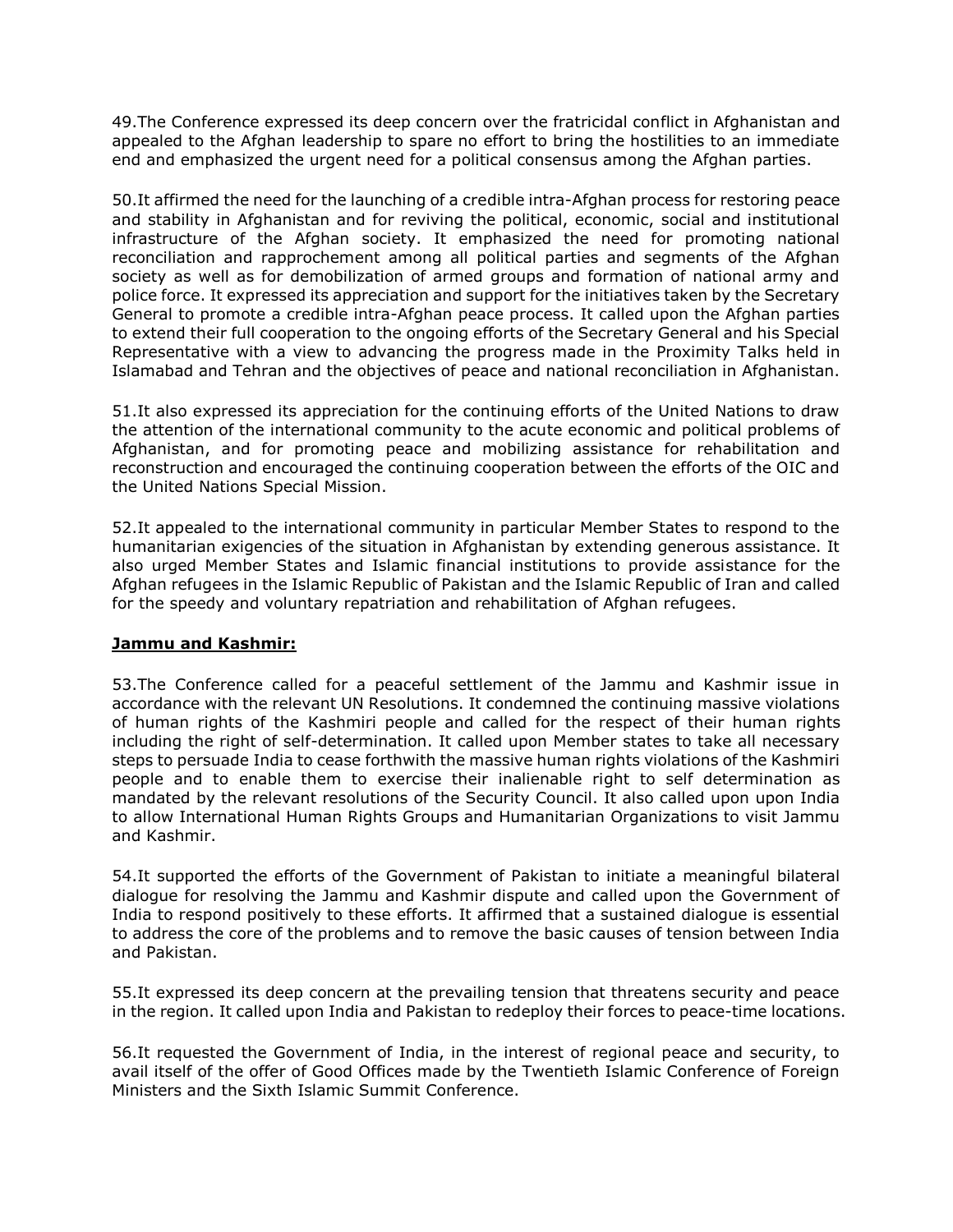57.It requested the Secretary General to establish contact with the Governments of India and Pakistan and the True Representatives of the people of Jammu and Kashmir with a view to promoting a just and peaceful settlement of the Kashmir dispute and to take necessary steps for enabling the True Representatives of the Kashmiri people to have their views expressed in OIC and other international fora. It also requested the Secretary General to send a three member OIC Fact Finding Mission to visit Jammu and Kashmir and requested the Government of India to allow the OIC Fact-Finding Mission to visit Jammu and Kashmir.

58.It recommended that member states continue to coordinate their positions and to take joint action at the UN General Assembly and the Commission on Human Rights and other relevant international fora to promote respect for the fundamental human rights of the people of Jammu and Kashmir. It welcomed the establishment of the OIC Contact Group on Jammu and Kashmir at the United Nations comprising of Niger, Saudi Arabia, Turkey, Pakistan and the OIC Secretary General and requested the Contact Group to continue its efforts for promoting the right of self-determination of the Kashmiri people in accordance with the UN Resolutions and for safeguarding their fundamental human rights.

59.It appealed to the Member States, OIC and Islamic Institutions, such as the Islamic Solidarity Fund, and philanthropists to mobilize funds and contribute generously towards providing humanitarian assistance to the Kashmiri people.

# **Somalia:**

60.The Conference reaffirmed its commitment to the restoration and preservation of the unity, sovereignty, territorial integrity and political independence of Somalia. It noted with appreciation the constant efforts made by the Organization of Islamic Conference to promote peace and national reconciliation in Somalia, as well as for the alleviation of the suffering of the Somali people in cooperation with the regional States, the United Nations, the League of Arab States and Organization of African Unity, in the framework of a joint approach and requested the Secretary General to send a Contact Group to Somalia to urge various Somali parties to resume their dialogue with a view to achieving national reconciliation.

61.It called for the convening of the International Conference for Peace and National Reconstruction in Somalia in accordance with the relevant resolution adopted by the 47th Session of the UN General Assembly with the participation of all the Somali parties. It also called upon all Somali factions to enter into negotiations for a constructive dialogue for a peaceful settlement of the problem.

62.It welcomed the signing of the Addis Ababa Agreement for establishing Peace and National Reconciliation in Somalia and called upon all Somali political factions to facilitate the work of United Nations Operations in Somalia (UNOSOM II) until its termination and to cooperate fully with the United Nations to ensure the safe and orderly withdrawal of the UN forces from Somalia. It called upon all states, in particular the neighbouring states, to cooperate in the implementation of the arms embargo established by Security Council Resolution 733 (1992).

63.It expressed its appreciation to those Member States which have contributed troops to UN operation in Somalia as well as those which have provided relief and humanitarian assistance to the Somali people. It called upon the international community especially the Member States to assist in the reconstruction and rehabilitation of Somalia.

# **Iraqi Aggression against Kuwait:**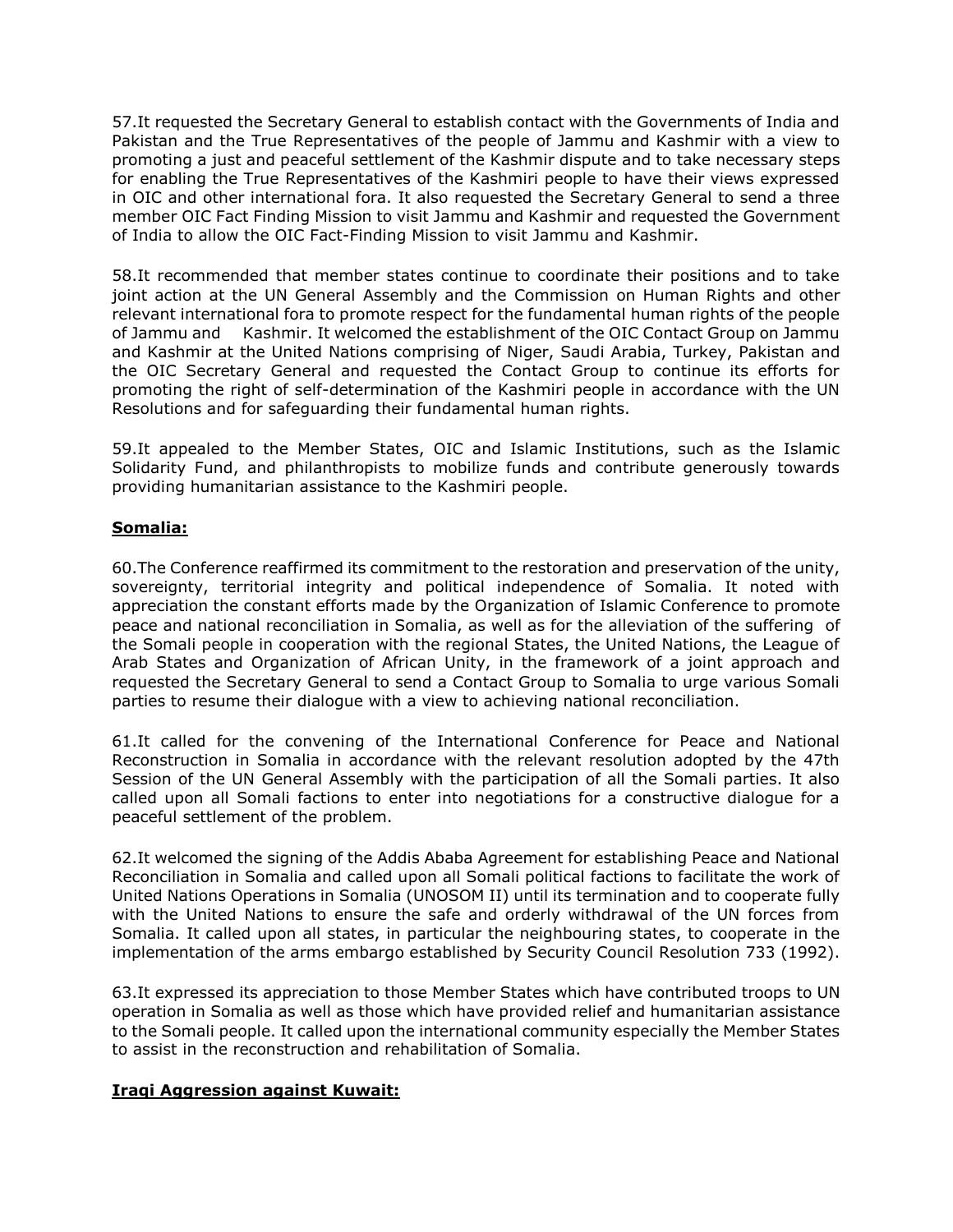64.The Conference welcomed the recognition, by Iraq, of the sovereignty of the State of Kuwait, its national security and political independence as well as its international borders in compliance with Resolution No.833 (1993) of the Security Council. It urged Iraq to pursue efforts and thoroughly fulfill its obligations under the relevant Security Council resolutions.

65.It called on Iraq to co-operate fully with the International Committee of the Red Cross with a view to implementing its engagements pursuant to Para.2C and Para.3C of resolutions No.686 (1991) and (30) of resolution No.687 (1991) pertaining to urgent release of prisoners and hostages from among Kuwaiti military troops and civilians and any others from other countries' citizens, especially following the agreement between Iraq and Kuwait and the other concerned parties on December 8, 1994 to set up a Subsidiary Committee to facilitate their task.

66.It affirmed that Iraq, in accepting resolution 686 (1991) and resolution 687 (1991) is deemed accountable for implementing Para 2-6 of resolution 686 and Para 16 of resolution 687 which involve the responsibility of Iraq under the relevant Security Council resolutions for reparations in respect of any direct loss or direct prejudice, including the losses inflicted on the environment, the depletion of natural resources or any losses sustained by foreign governments, their nationals or their companies.

67.It reaffirmed Security Council resolution 949 which calls on Iraq not to use again its military or any other forces in an aggressive or provocative manner to threaten its neighbours or the U.N. operations in Iraq. It reaffirmed respect for the sovereignty, territorial integrity and political independence of Iraq, expressed its sympathy with the Iraqi people and called on Iraq to promptly implement the relevant resolutions of international legality. It emphasized that Iraq must commit itself to implementing all the resolutions of the Security Council regarding the elimination of weapons of mass destruction.

# **Armenia - Azerbaijan:**

68. The Conference strongly condemned the aggression of the Republic of Armenia against the Azerbaijan Republic. It considered the actions perpetrated against civilian Azeri population in occupied Azeri territory as crimes against humanity and strongly demanded the strict implementation of the United Nations Security Council resolutions 822, 853, 874 and 884, immediate unconditional and complete withdrawal of Armenian forces from all occupied Azeri territories inter alia Lachin and Shusha regions and strongly urged Armenia to respect the sovereignty and territorial integrity of the Azerbaijan Republic.

69.It called on the Security Council to recognize the existence of aggression against the Azerbaijan Republic; take the necessary steps under Chapter VII of the Charter of the United Nations to ensure compliance with its resolutions; condemn and reverse aggression against the sovereignty and territorial integrity of the Azerbaijan Republic and decided to take coordinated action to this end at the United Nations.

70.It called for a just and peaceful settlement of the conflict between Armenia and Azerbaijan on the basis of respect for the principles of territorial integrity of states and inviolability of internationally recognized frontiers. It urged both Armenia and Azerbaijan and all states member of the Minsk Group to engage constructively in the ongoing CSCE peace process and refrain from any action that will make it more difficult to reach a peaceful solution.

71.It reaffirmed its total solidarity and support for the efforts being made by the Government and people of Azerbaijan to defend their country. It called for enabling the displaced persons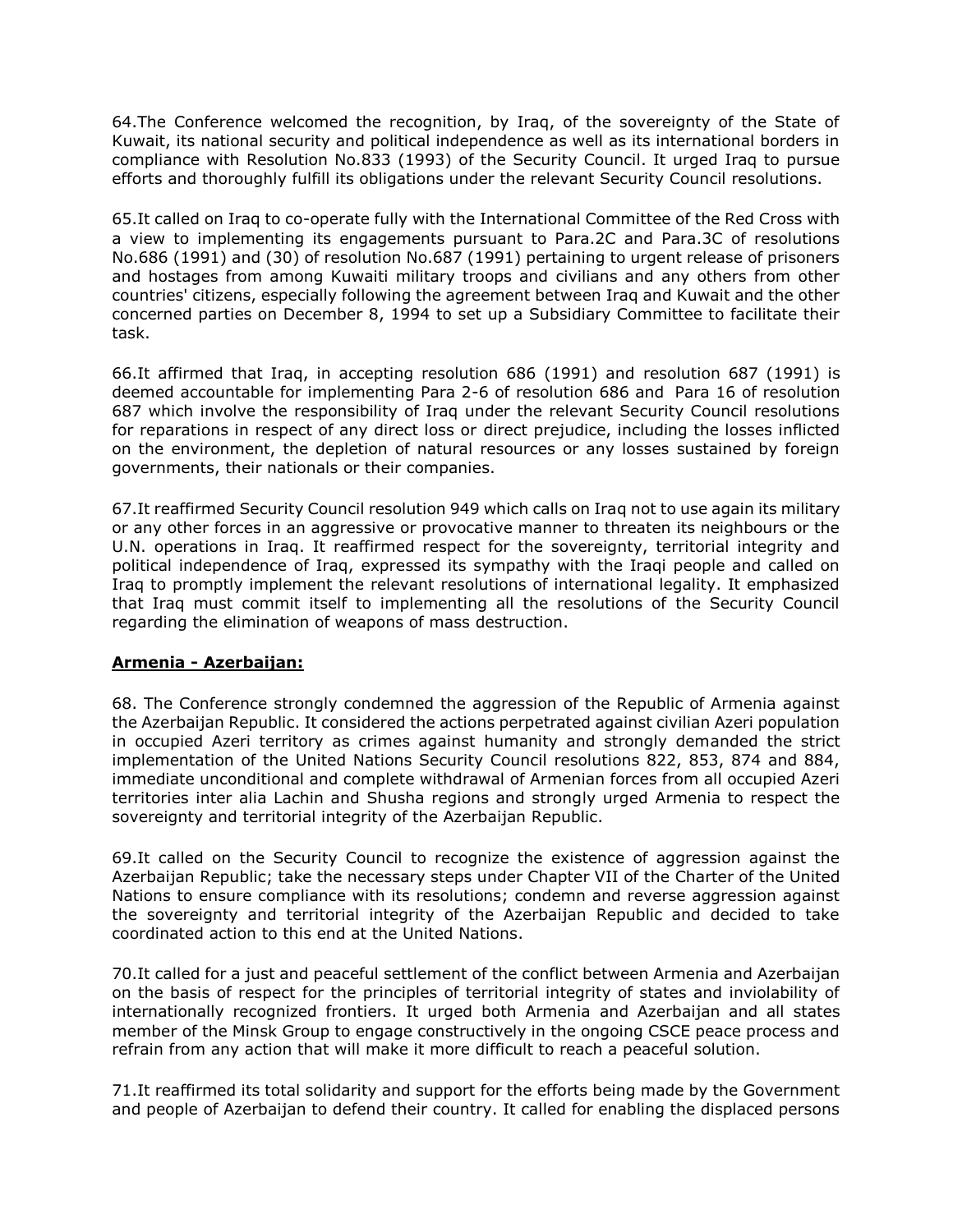and refugees to return to their homes in safety, honour and dignity. It expressed its concern over the severity of humanitarian problems concerning the existence of more than one million displaced persons and refugees in the territory of the Azerbaijan Republic and requested the member states, the Islamic Development Bank and the other Islamic Institutions to render urgent financial and humanitarian assistance to the Azerbaijan Republic.

# **Chechenya**

72.The Conference expressed its concern over the recent developments in Chechenya and called on all concerned parties to exercise restraint and avoid more bloodshed and to work for a peaceful settlement of the problem, in the framework of the territorial integrity of the Russian Federation.

# **US Aggression against Libya:**

73.The Conference condemned the continuing United States aggression and threats and plots against the Socialist People's Libyan Arab Jamahiriya. It supported the right of the Socialist People's Libyan Arab Jamahiriya to appropriate reparations for the physical and human losses sustained as a result of aggression as well as the right of the Jamahiriya to demand reparations from the United States in conformity with United Nations General Assembly Resolution 38/41.

74.It reaffirmed its solidarity with the Socialist People's Libyan Arab Jamahiriya in defending its independence, sovereignty and territorial integrity against the economic boycott measures which seek to undermine its plans for development.

75.It condemned the U.S. economic boycott measures against the Socialist People's Libyan Arab Jamahiriya and called for their cancellation forthwith as they violate international law and conventions. It called upon the United States to desist from all threats, provocations and acts of aggression against the Socialist People's Libyan Arab Jamahiriya as such practices contravene international law and the Charter of the United Nations.

# **Crisis between Libya, United States and United Kingdom:**

76.The Conference considered the current crisis between the Socialist People's Libyan Arab Jamahiriya, on the one hand, and both the United States of America and the United Kingdom, on the other. It expressed satisfaction with the positive initiative undertaken by the Great Jamahiriya for the solution of this crisis in accordance with international law and in such a manner that does not contradict the respect for its sovereignty; its acceptance of the UN Security Council Resolution No. 731 (1992) and its request to the UN Secretary General to find out the mechanism for the implementation of this resolution while expressing its full cooperation within the context of the initiatives it has taken and the proposals it has put forward.

77.It called on all parties to exert greater efforts to reach a solution of the crisis thereby ending the plight to which the Libyan people are subjected as a result of the embargo imposed on them. It declared its support for the proposal made in the resolution adopted by the League of Arab States (Doc. 5373-DA,(101)-G 3) on 27 March 1994 calling for the holding of just trial of the two suspects by Scottish Judges in accordance with Scottish law at the seat of the International Court of Justice in The Hague and for urging the Security Council to take into consideration this constructive proposal in order to seek a peaceful solution to avoid any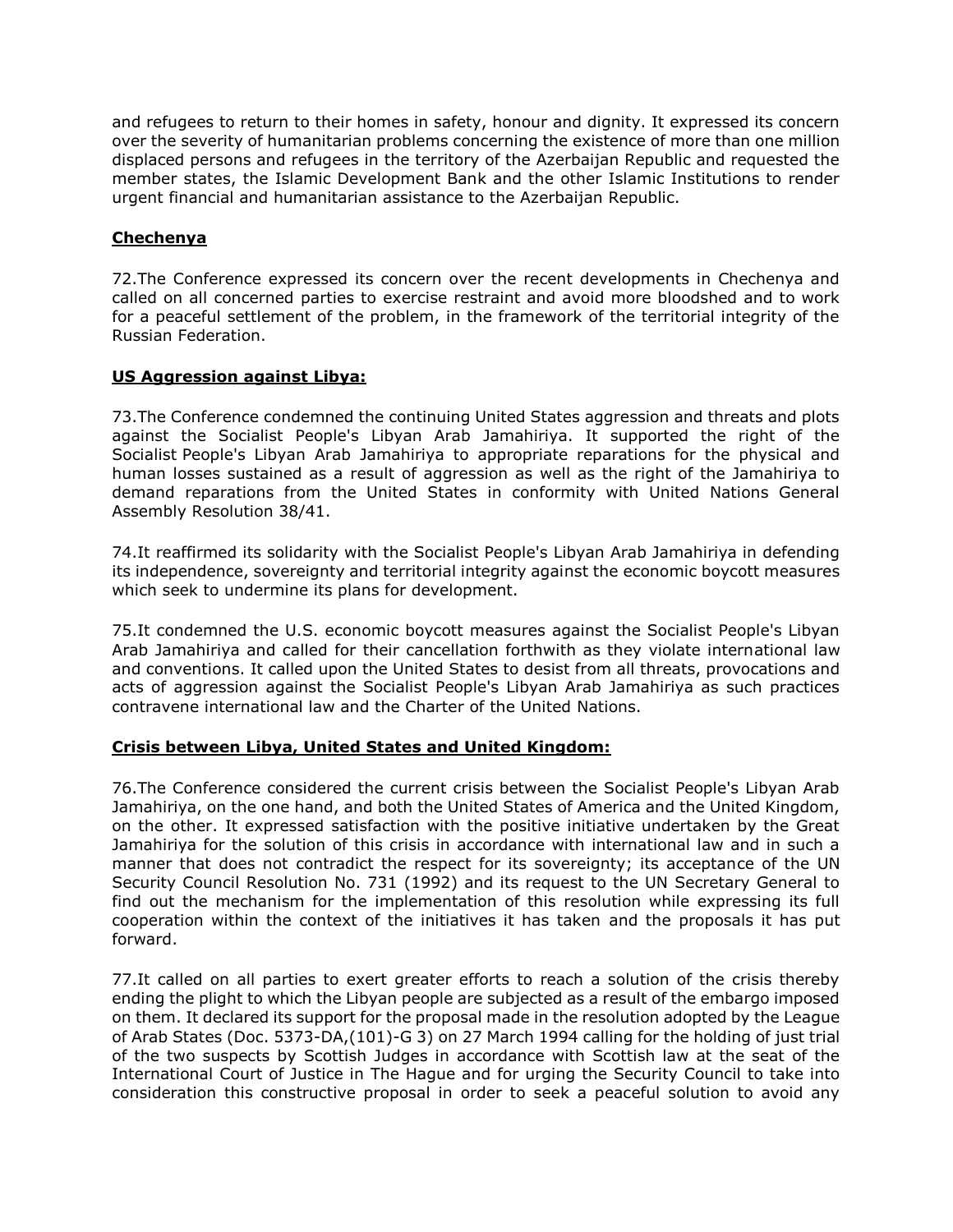escalation of the crisis, which would exacerbate tension in the region. It called upon the Security Council to review its two resolutions Nos. 748 and 883 on the crisis.

# **Cyprus:**

78.The Conference reaffirmed the previous resolutions of the Islamic Conferences on the question of Cyprus which express firm support for the rightful cause of the Turkish Muslim Community of Cyprus who constitute an integral part of the Islamic world. It reiterated its support for the efforts of the UN Secretary General under his mission of good offices towards a negotiated settlement mutually acceptable to both sides. It welcomed in this context, the acceptance by the Turkish Cypriot side of the package of confidence building measures suggested by the UN Secretary General following his assessment of November 1992 that it would be difficult to achieve any success in the negotiations towards a comprehensive settlement as long as the current crisis of confidence between the two sides continues.

79.It also expressed its solidarity with the Turkish Muslim Community of Cyprus and its appreciation for their constructive efforts to attain a just and mutually acceptable settlement.

80.It reaffirmed the full equality of the two parties in Cyprus as the principle enabling them to live side-by-side in security, peace and harmony without the one having the ability to exploit, oppress or threaten the other. It urged the Member States to strengthen effective solidarity with the Turkish Muslim people of Cyprus and to increase and expand their relations in all fields and in particular in the fields of trade, tourism, culture, information, investment and sports. It decided to support until the Cyprus problem is solved, the rightful claim of the Turkish Muslim Community of Cyprus for the right to be heard in all international fora where the Cyprus problem comes up for discussion, on the basis of equality of the two parties in Cyprus.

81.It considered that building of mutual confidence between the two parties in the island is essential to make progress towards an overall settlement of the question. It called on the two parties to cooperate fully with the UN Secretary General to achieve agreement on the modalities for implementing the confidence building measures at the earliest possible time. It also decided to remain seized of the request of the Turkish Muslim Community of Cyprus for full membership of the Organization of the Islamic Conference.

# **The Comorian Island of Mayotte:**

82.The Conference reaffirmed the unity and territorial integrity of the Islamic Federal Republic of the Comoros and its sovereignty over the Comorian Island of Mayotte. It expressed its active solidarity with the Comorian people and supported the Comorian Government in its political and diplomatic efforts to effectively restore the Island to its natural entity. It rejected any idea of dividing the Comorian Island of Mayotte into departments, as this would be contrary to all international resolutions.

83.It urged the Government of France to accelerate the process of negotiations with the Government of the Comoros with a view to ensuring the effective and prompt return of the Island of Mayotte to the Comoros. It called upon the Member States to use their influence with France collectively and individually so as to induce it to accelerate the negotiations with the Islamic Federal Republic of the Comoros on the basis of the national unity and territorial integrity of that country.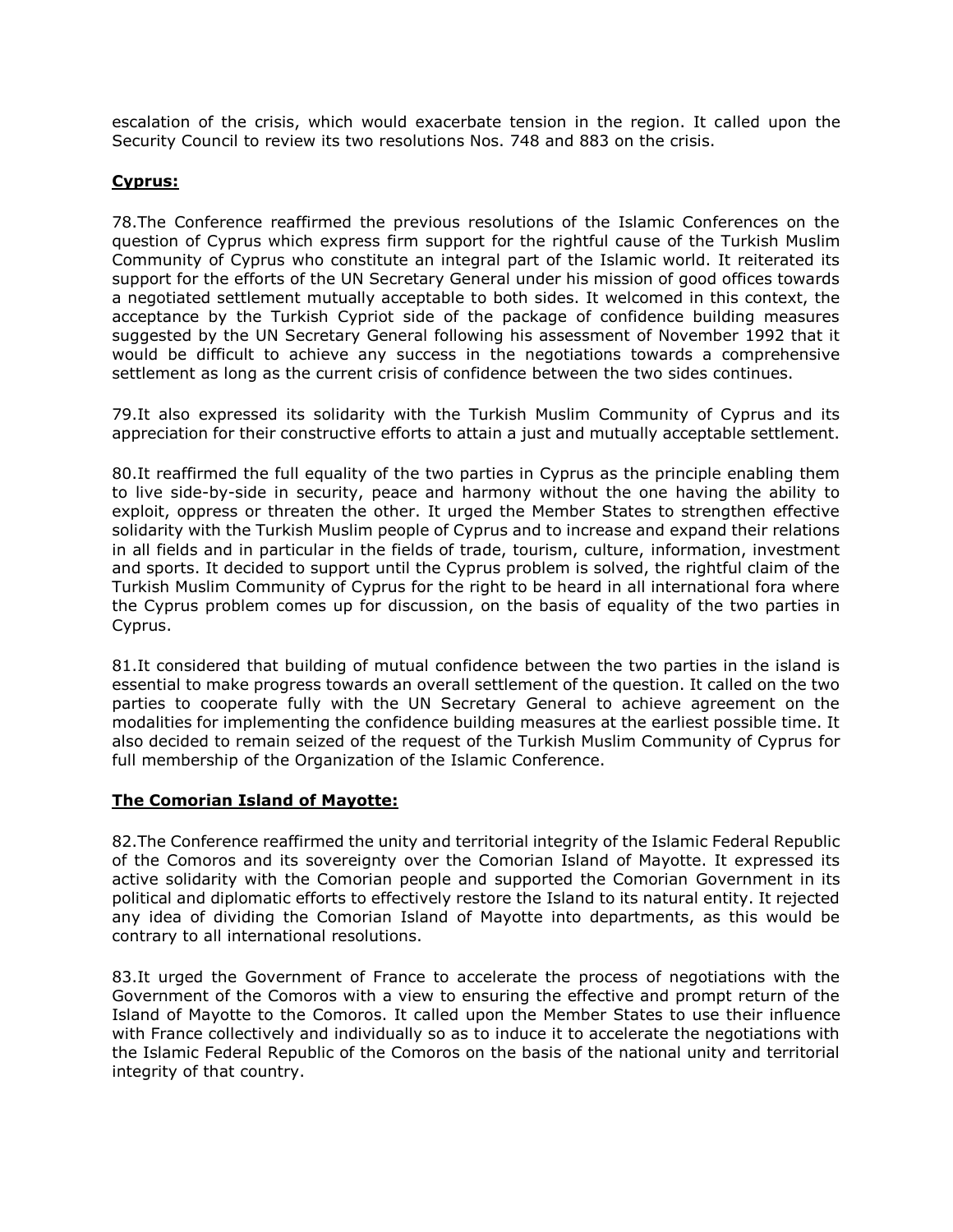# **Sudan:**

84.The Conference reaffirmed its complete solidarity with Sudan in confronting hostile designs, and defending its unity, territorial integrity and stability. It commended Sudan's continued efforts to reach a peaceful solution to the problem of Southern Sudan through negotiations and dialogue between various Sudanese parties for achieving its stability and national development.

85. It appealed to Member States to continue to support Sudan's efforts to safeguard its unity, territorial integrity and identity, in conformity with the principles embodied in the Charter and resolutions of the Organization of the Islamic Conference.

# **Mali:**

86.The Conference expressed its gratitude to the General Secretariat, IGATHA, RABITA and ISF for their contribution to the efforts of the Government of Mali for the rehabilitation and development of the northern regions. It requested the Member States and Islamic institutions to provide necessary financial assistance for the emergency projects programme for ensuring the return of the refugees, their rehabilitation and for the social, economic and cultural development of the northern regions of Mali.

# **Niger:**

87.The Conference expressed satisfaction at the signing of the Peace Agreement in Ouagadougou (Burkina Faso) on October 9, 1994 between the Government of the Republic of Niger and the Coordination of the Armed Resistance. It requested Member States, the General Secretariat of the Organisation of the Islamic Conference and other Islamic Institutions to provide Niger with the necessary assistance to enable it to consolidate its national unity and achieve its regional development objectives within the framework of the implementation of this Agreement.

# **Eastern and Central Europe:**

88.The Conference reaffirmed the need to maintain and promote ties of friendship and cooperation between the Islamic world and the countries of Eastern and Central Europe on the basis of mutual interests and expressed the hope that strengthening of economic relations between Eastern and Western Europe would not affect the order of priorities in respect of economic cooperation and trade exchanges between those countries and Islamic countries, nor have a negative impact on the flow of financial resources extended by the advanced countries, whether Eastern or Western, for financing development in Muslim and Third world countries. It also expressed the hope that the States of Eastern and Western Europe and other States respect and protect the Islamic identity of the Muslim communities and/or Muslim minorities living in their countries and their right to practice freely their language and religion.

# **Security and Solidarity:**

89.The Conference reiterated that the security of each Muslim country is the concern of all Islamic countries. It firmly resolved to strengthen the security of Member States, through cooperation and solidarity among Islamic countries, in accordance with the objectives and principles of the Charters of the Organization of the Islamic Conference and of the United Nations and as stipulated in the Dakar Declaration. It also reaffirmed the permanent and full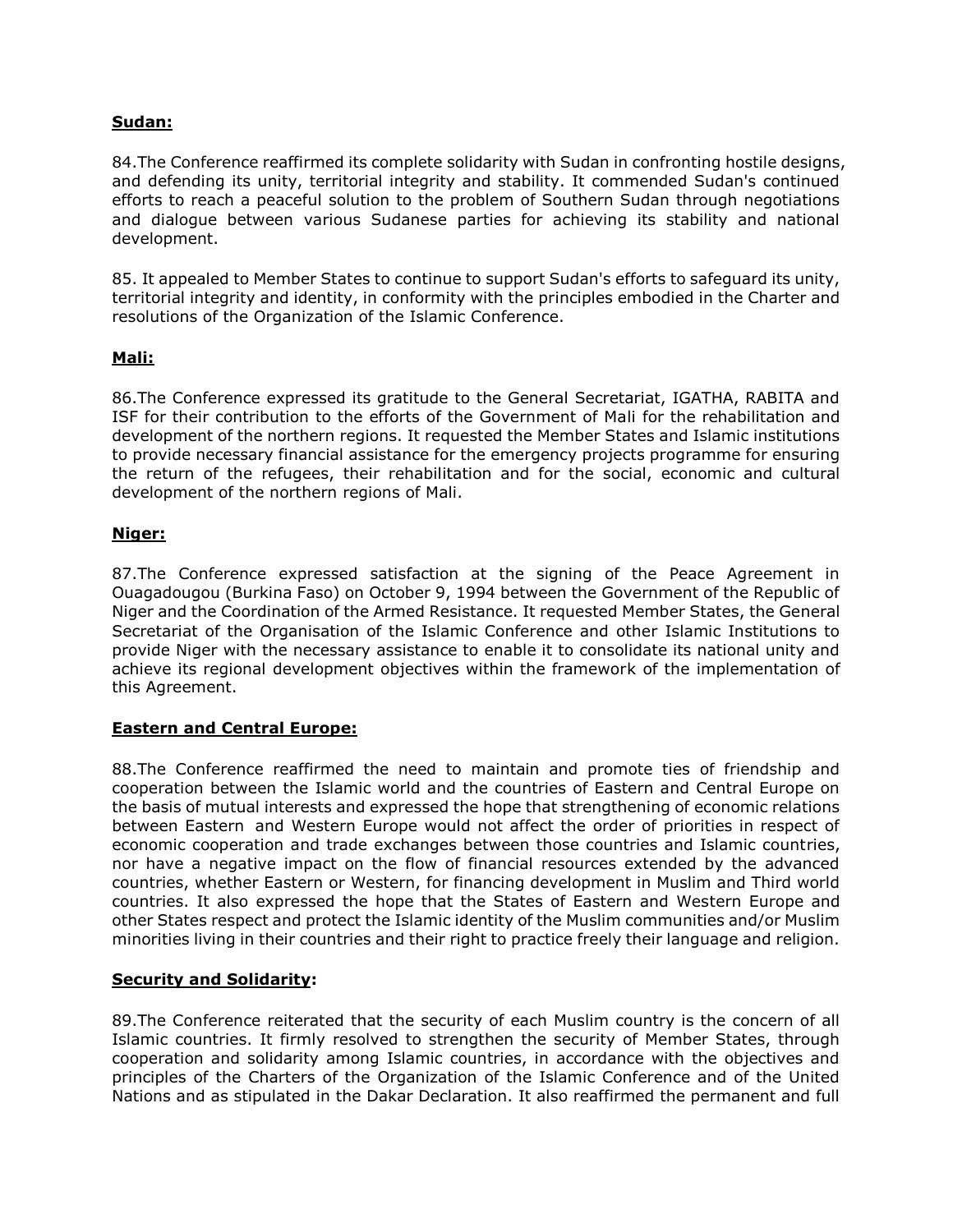sovereignty of the Islamic countries and peoples over their natural resources and economic activities.

90.The Conference emphasized the importance of the establishment and maintenance of security, peace and stability throughout the Islamic World and of strengthening the climate of mutual confidence and solidarity among Islamic Countries and cooperation in all fields between them. It reiterated the resolve of Member States to encourage, wherever appropriate, the initiation of confidence and security building measures, bilaterally or at the sub-regional levels in conformity with the provisions and principles contained in the Dakar Declaration.

91.The Conference recognized that small States are particularly vulnerable to external threats and acts of interference in their internal affairs. It called upon the Member States to provide assistance, when requested by small Member States, for the strengthening of their security in accordance with the principles and objectives of the Charter of the OIC.

# **Disarmament:**

92.The Conference called for the elimination of all weapons of mass destruction notably nuclear weapons with a view to creating a world free of such weapons and for the intensification of efforts aimed at finding a solution to disarmament issues as a whole, particularly the elimination of nuclear weapons. It also emphasized the need to conduct negotiations within the framework of the Conference on Disarmament according to the priorities specified in the Plan of Action of the Final Document of the Tenth UN General Assembly Special Session. It also emphasized that all States have an inalienable right to develop their programmes for peaceful uses of nuclear energy for their economic and social development and that all States are entitled to have access to the technology and equipment needed for the peaceful uses of nuclear energy.

93.It called upon all States, particularly the States of the regions concerned, to respond positively to proposals for the establishment of Nuclear Weapon Free Zones in Africa, the Middle East, South Asia and South East Asia and requested all member States to cooperate at the United Nations and other relevant international fora to promote the establishment of such Nuclear Weapon Free Zones.

94.It requested the members of the Conference on Disarmament to work urgently towards an agreement on an international convention to assure non-nuclear weapon States against the threat or use of nuclear weapons and to explore all additional means to provide effective assurances to Non-Nuclear Weapon States in the global or regional context. It also urged all States especially the nuclear weapons states to engage in serious negotiations in competent international fora for the early conclusion of a comprehensive Nuclear Test Ban Treaty preferably before 1995 NPT Review Conference.

95.It affirmed that global and regional approaches to disarmament complement each other and should therefore be pursued to promote regional and international peace and security and encouraged the conclusion of equitable and non-discriminatory agreements for nuclear non-proliferation, disarmament and confidence-building at regional and sub-regional levels.

96.It also recognized the need for enhancing regional security and stability through the settlement of outstanding disputes and the establishment of equitable and verifiable balance of armaments at lower levels.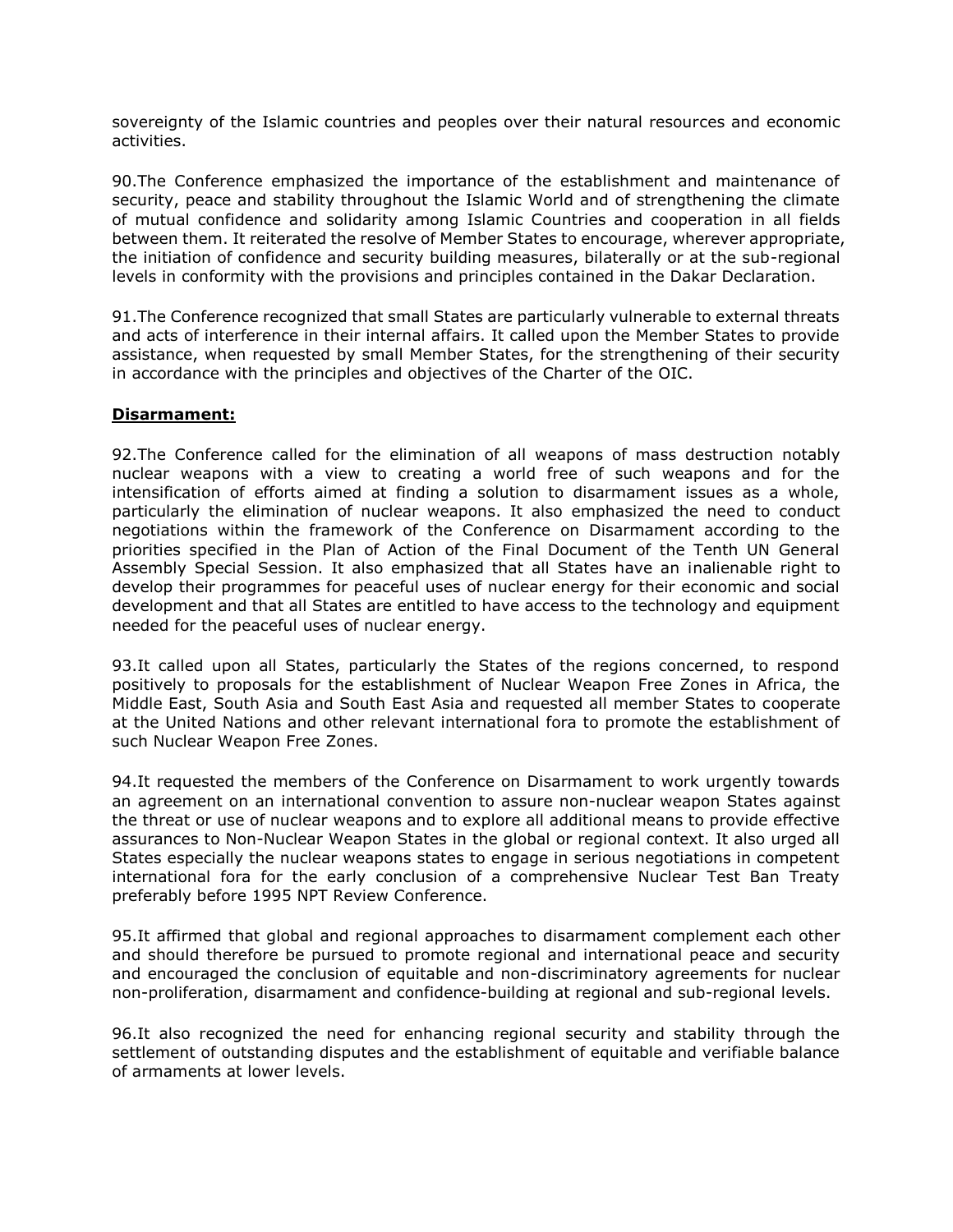# **Consultation and Coordination among Member States:**

97.The Conference called upon Member States to observe the principles of good neighbourliness, and to prevent the use of their territories or government bodies by individuals or groups bent on doing harm to other Member States. It decided that no movement exploiting the noble Islamic religion should be allowed to carry out any hostile activity against any Member State, and reaffirmed the necessity of consolidating coordination among Member States so as to control the phenomenon of intellectual terrorism and extremism. It stressed the need to continue to strengthen cooperation and coordination among Member States at all levels, and to deepen their consultation so as to remove all causes of dissension and promote understanding among them.

# **Sahel:**

98.The Conference noted with satisfaction that the Islamic Committee of Solidarity with the Peoples of the Sahel met during the Twenty-second Islamic Conference of Foreign Ministers, under the chairmanship of His Excellency Sheikh Sabah Al Ahmed Al-Sabah, Deputy Prime Minister and Minister of Foreign Affairs of the State of Kuwait. It also noted that the Committee examined the issues relating to the OIC-CILSS-IDB Programme in favour of the Sahel. It underlined the necessity to expedite the implementation of the said programme which reflects the effective solidarity of the Ummah in favour of this important area of the Islamic world. It welcomed Kuwait's proposal to host an experts meeting entrusted with examining the programme and for determining the modalities of its implementation.

# **Critical Economic Situation in Africa:**

99.The Conference welcomed the efforts made by the African countries towards their economic recovery and development in conformity with the Treaty of Abuja concluded in 1991 establishing the African Economic Community aimed at progressive economic integration of Africa. It stressed the importance of the successful implementation of the United Nations New Agenda for the Development of Africa in the 1990's and called upon the international community to fulfil its commitments on the basis of the principle of shared responsibility and full partnership with Africa.

100.It also called upon the international community, particularly the developed countries and the concerned international financial agencies, to make a substantial contribution to the objectives of African Economic Recovery and Development inter-alia by increasing financial flows, especially concessional flows, to Africa, particularly to sub-Saharan countries as well as through measures for an increase in Africa's export earnings and a reduction in the adverse impact on African economies of fluctuations in those earnings and through measures to limit and reduce the burden that external debt imposes on African recovery, reform and development.

# **Reparations for damages from colonialism:**

101.The Conference reaffirmed its condemnation of colonialism, in all its forms, as an act of aggression which violates all international conventions and principles of international law. It recognized that the effects of colonialism have impeded economic and social development plans and programmes in the developing countries. It also reaffirmed the right of the developing countries to obtain fair compensation for the human and material losses they have suffered as a result of colonialism. It affirmed the right of the Great Socialist People's Libyan Arab Jamahirya for reparations for all the human and material losses it has sustained as a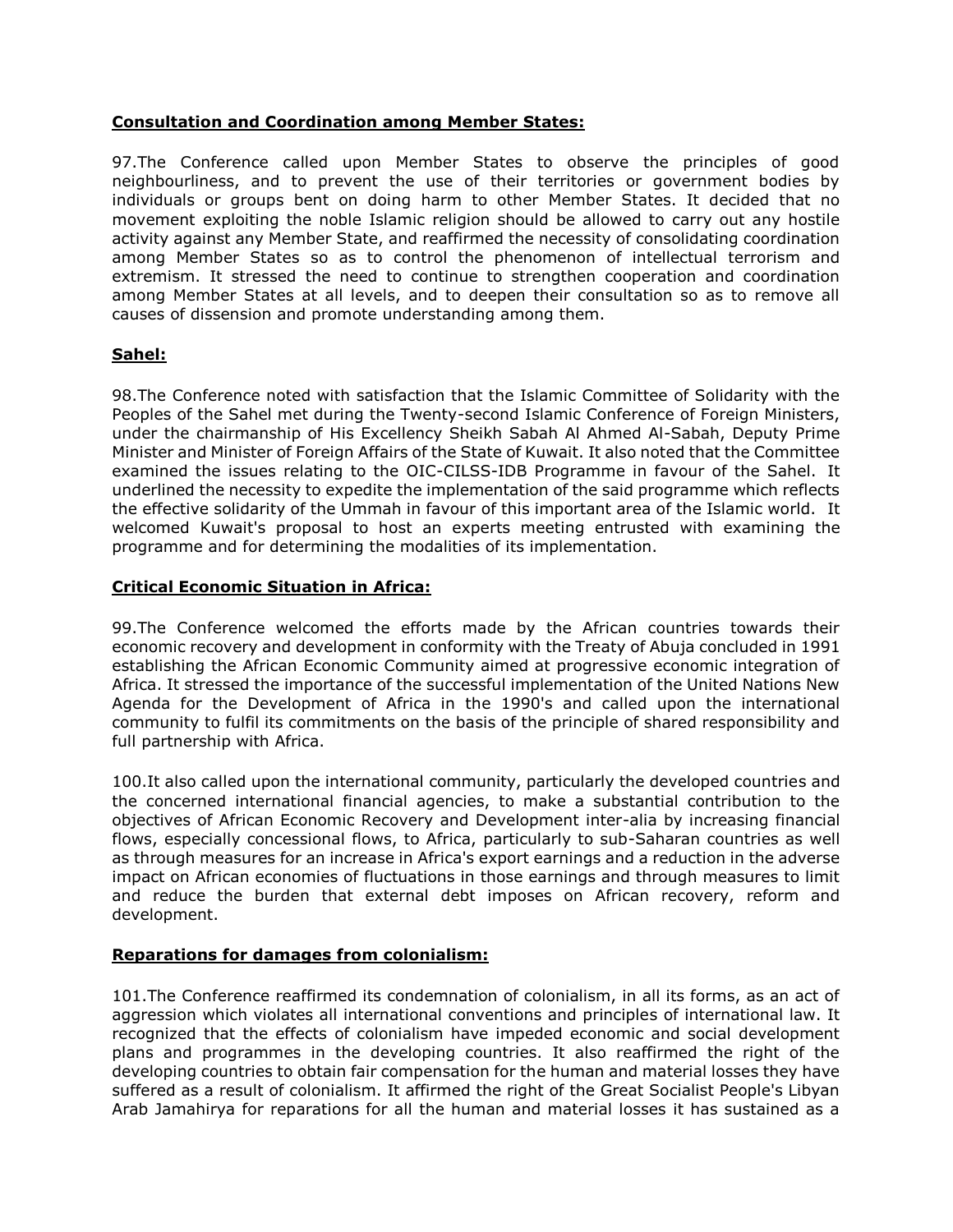result of the period of Italian invasion and colonization of the Libyan territories. It also affirmed the right of the developing countries to recover their cultural property which was looted during the period of colonialism, including antiquities, masterpieces, manuscripts and historical documents.

# **Right to use of science and technology:**

102.The Conference affirmed the inalienable right of the Islamic Ummah to develop, acquire and make use of science and technology for progress in economic, social and cultural fields. It called upon industrialized States to facilitate the transfer of technology to developing countries and remove the restrictions hindering this process. It called upon Member States to strengthen cooperation among themselves in the fields of science and technology for peaceful purposes, especially in the framework of the Standing Committee for Scientific and Technological Cooperation.

# **Dumping of Toxic Wastes:**

103.The Conference affirmed that the dumping of toxic and nuclear wastes in Member States is a crime against humanity. It called upon all States which produce dangerous and toxic waste to take all the measures necessary for treating and recycling this waste in their own countries. It urged all the Member States to ban all the illegal trans-border movements of dangerous and toxic waste, transported without the necessary safeguards and the prior consent of the importing country.

# **Refugees:**

104.The Conference noted with satisfaction the ongoing efforts of the Secretary General to further enhance the capacity of the OIC to provide humanitarian assistance to the refugees in cooperation with the UNHCR and expressed appreciation to Member States, donor countries, the UNHCR, the U.N. specialized agencies, and other humanitarian institutions for the valuable assistance they extend to refugees in Islamic countries.

# **Muslim Communities and Minorities:**

105.The Conference urged the Member States to continue to pay due attention to the problems faced by Muslim communities and minorities in non-Member States and requested them to make the necessary contacts, individually and collectively, with the governments of non-OIC Member States so as to ensure the safety and non-violation of the values and rights of Muslim communities and minorities.

106.It invited the member states to carry out consultations among themselves regarding the action to be taken in cases of violations, aggressions and occupation against Muslim communities and minorities.

107.It requested the Secretary General to take the necessary measures to ensure protection of the basic rights of Muslim immigrants living in Europe and preservation of their Islamic identity and heritage as well as to problems facing them.

108.It urged the Member States and Islamic institutions and organisations to extend every support and assistance to the General Secretariat so as to enable it to perform the tasks entrusted to it in the best manner.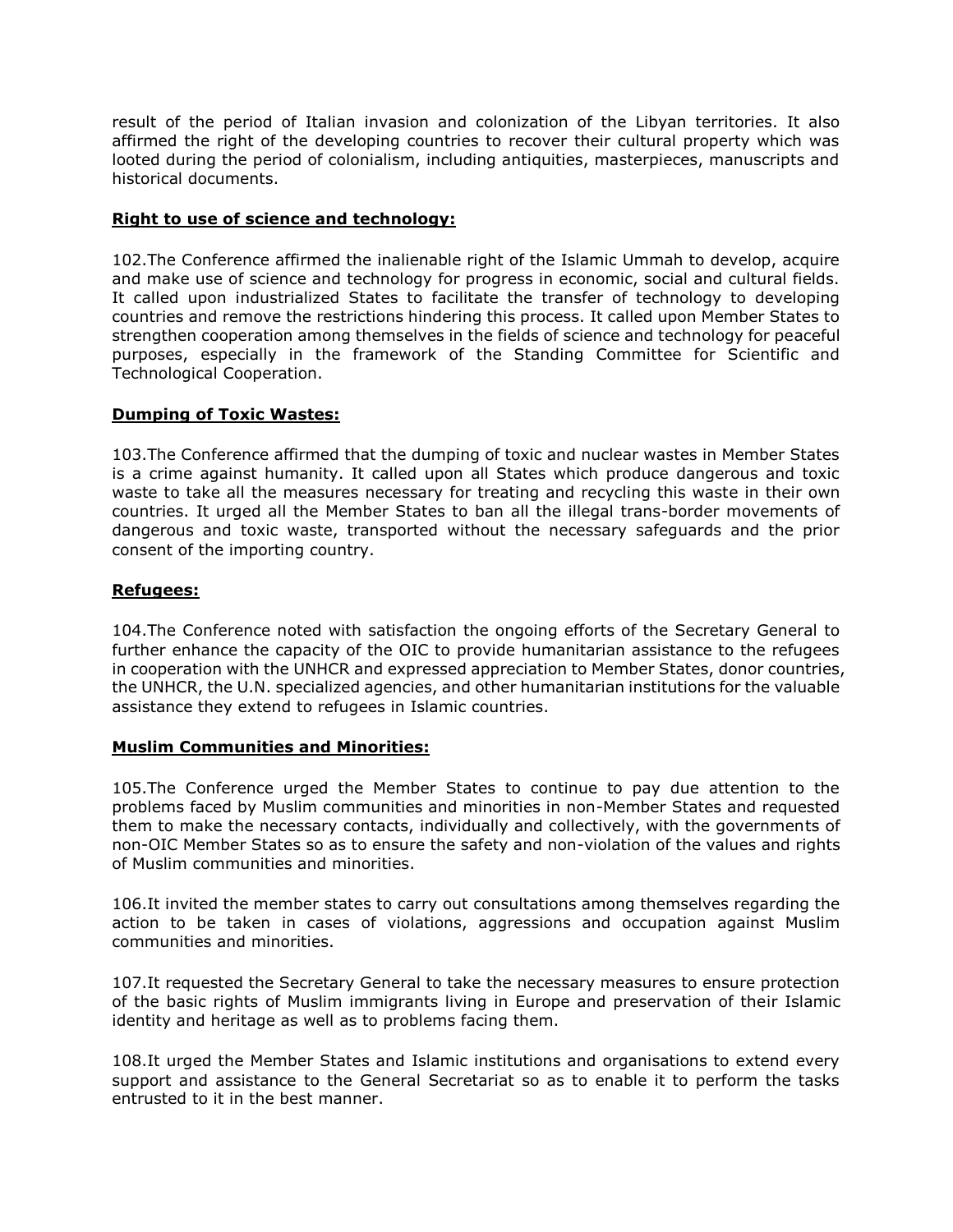109.It noted with concern that the rights and fundamental freedoms of the Turkish Muslim minority in Western Thrace continue to be denied and violated and urged that all their rights and freedoms, individual and collective, be fully respected.

# **Southern Philippines:**

110.The Conference confirmed its previous resolutions on solidarity with the Muslims of the Southern Philippines in their legitimate aspirations within the framework of the sovereignty and territorial integrity of the Philippines.

111.It welcomed the agreement between the participants in the official peace negotiations between the Government of the Republic of the Philippines (GRP) and the Moro National Liberation Front (MNLF), with the participation of the Ministerial Committee of the Six and the OIC Secretary General to make the subject of their talks focusing on the necessary means to fully implement the 1976 Tripoli Agreement, in letter and spirit and that this should include:-

(a) Those parts of the Agreement left for further subsequent talks.

(b) The Transitional Implementing Structure and Mechanism.

112.It hailed the spirit of goodwill which prevailed during the First and Second Phases of the Formal Peace Talks which facilitated the achievement of positive results reflected in the signing of a group of agreements.

113.It welcomed the Memrandum of Agreements which crowned the First Phase of the Formal Peace Talks, held in Jakarta on 25 October to 7 November 1993. It also welcomed the 1994 Transitional Agreement which crowned the Second Phase of the Formal Peace Talks held in Jakarta on 1 to 5 September, 1994.

114.It welcomed the 1993 Interim Ceasefire Agreement as well as the Joint Guidelines and Ground Rules for implementing the Ceasefire Agreement concluded between the (GRP) and the (MNLF) with the participation of the OIC Ministerial Committee of the Six and the OIC Secretary General.

115.It welcomed the determination of the Government of the Philippines to strengthen the process of confidence building with the MNLF so as to ensure success of the Third Round of Formal Peace Negotiations which it hoped will lead to reaching a just, comprehensive and final political solution to the issue of Muslims of Southern Philippines.

116.It also urged the Member States and all Muslim Charitable Societies, individuals as well as humanitarian organizations in the Islamic world to extend financial assistance to the MNLF so as to boost its potential for pushing the peace process forward.

117.It hailed the role played by the Government of the Libyan Arab Jamahiriya in reaching the 1976 Tripoli Agreement and hosting the first preparatory talks in Tripoli on 2 to 4 October, 1992.

118.It also hailed the role played by the Government of Indonesia in hosting and facilitating the work of both rounds of the 1993 and 1994 Peace Talks and warmly welcomed Indonesia's offer to host the Third Round of the Peace Talks in the middle of 1995.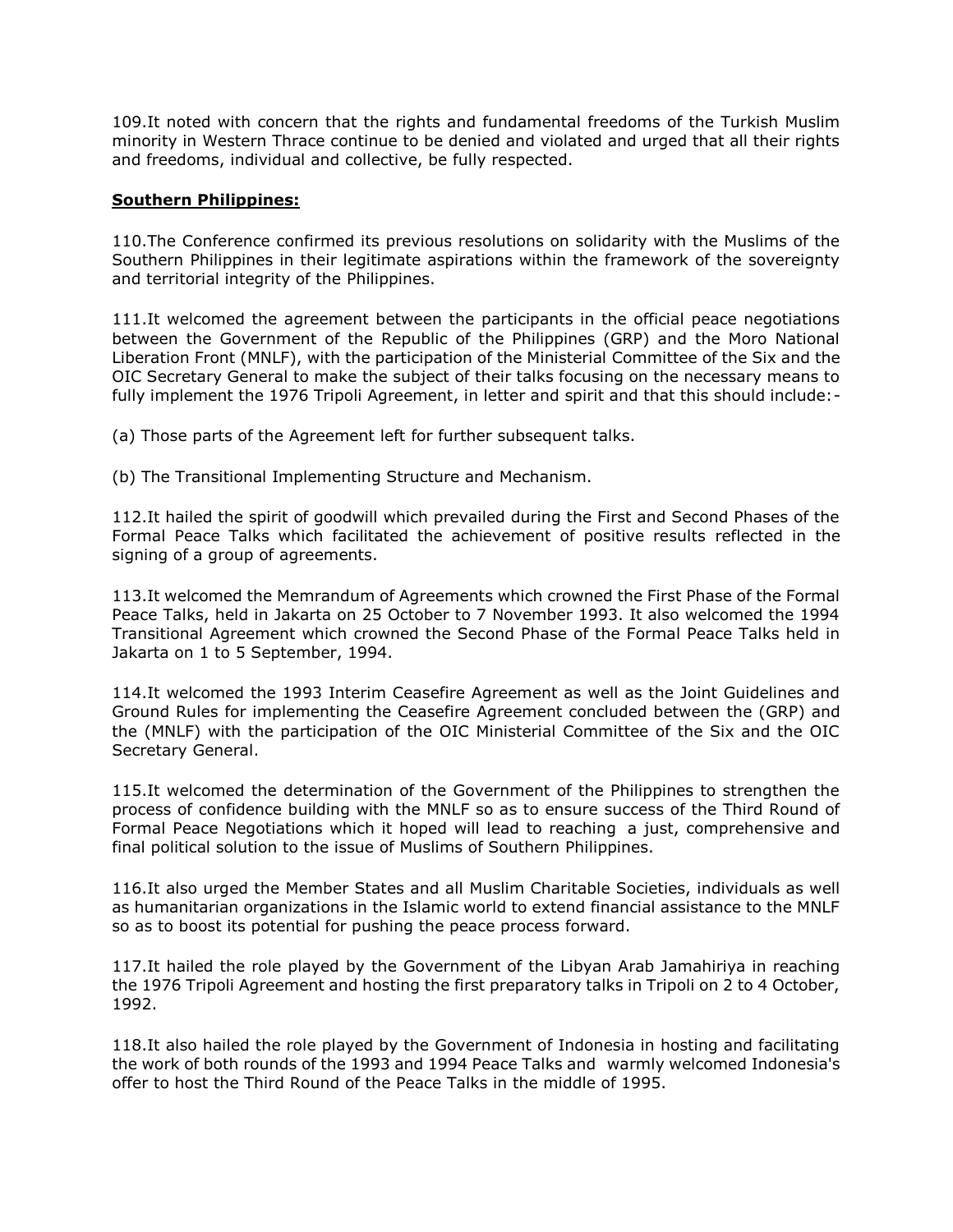#### Legal issues:

119.The Conference urged Member States that have not yet ratified the Statute of the International Islamic Court of Justice to accelerate the completion of the ratification procedures so that the quorum necessary for the Court to become operational may be reached. It also urged signature/ratification of various other agreements concluded in the framework of the OIC.

120.It also emphasized the importance of following-up the Cairo Declaration on Human Rights in Islam and expressed appreciation for the contribution made by the Member States in the World Conference of Human Rights in Vienna in 1993. It also reiterated the need for more regular consultation and coordination among Member States in the field of human rights especially at the United Nations.

121.It reiterated its support for convening of an international conference under the auspices of the United Nations to define terrorism and to distinguish it from the struggle of peoples for national liberation.

122.The Conference approved the Code of Conduct for the Member States of the OIC on Combatting international terrorism.

123.It condemned all forms of international terrorism including the crime of hijacking aircraft and unlawful acts against the safety and security of civil aviation.

#### Information issues:

124.The Conference noted with satisfaction the constructive efforts made in the field of information thanks to the directives of His Excellency President Abdou Diouf of Senegal, Chairman of the Standing Committee for Information and Cultural Affairs (COMIAC); and also through those of the First and Second Islamic Conferences of Information Ministers and Follow-up Committees and meetings of groups of experts set up by higher bodies. These efforts have made it possible to build a true system of Islamic information; a system comprising a Strategy of Information, a Code of Conduct of Islamic Information, a Plan of Information and an Islamic Programme for Information and Communication Development (PIDIC), an organ which will see to it that the first three components are properly implemented. Ongoing projects include Islamvision, the reduction of telecommunication tariffs applicable to information organs of the Islamic world, the distribution of Radio electromagnetic frequencies as well as the making of a documentary film on Al-Quds Al-Sharif and a programme devoted to the teaching of Arabic on radio to non-Arabic-speakers.

125.It urged Member States to assist and support the Ministerial Follow-up Committee of the Second Islamic Conference of Information Ministers to enable it to play the full role assigned to it.

126.It expressed its profound gratitude to His Excellency President Abdou Diouf for the positive role of COMIAC in strengthening cooperation among Member States in the field of information and recommended the continuation of efforts until the above projects are implemented with a view to making the specific personality of the Islamic world known through the tolerant concepts of Islam and the defence of its just causes while correcting the false image given it by ill-intentioned people.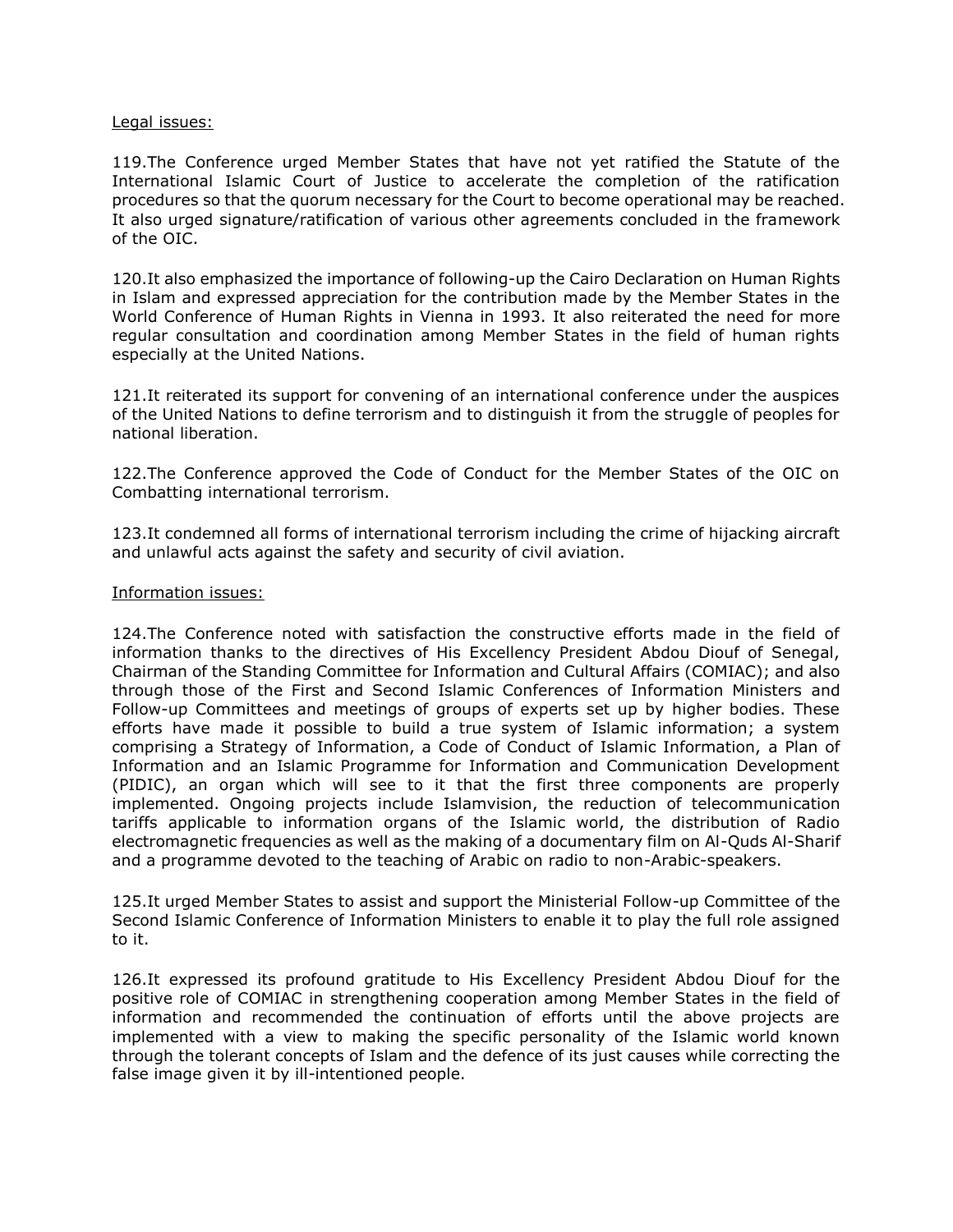127.It expressed its profound gratitude to the government of the Arab Republic of Egypt for hosting the Second Session of the Ministerial Follow-up Committee of the Second Islamic Conference of Information Ministers.

128.It noted with appreciation the report of the Secretary General on the recommendations of the Second Session of the Ministerial Follow-up Committee of the Second Islamic Conference of Information Ministers.

129.It approved the activities and programmes submitted by the General Secretariat within the framework of the implementation of the Plan of Information for the 1994-95 period.

130.It noted with appreciation the renewed offer of the Syrian Arab Republic to host the Third Islamic Conference of Information Ministers.

131.It took note with appreciation of the efforts made the International Islamic News Agency (IINA) and the Islamic States Broadcasting Organisation (ISBO) for carrying out their mission and urged Member States to support these efforts.

# **Economic Affairs:**

132.The Conference examined the economic problems facing the Islamic countries which are still grappling with the heavy burden of debt, the inadequacy of development financing resources, the limited access to technology in the developed world, and the sharp drop in commodity prices, as well as a high degree of trade protectionism practised by the North.

133.It expressed its deep concern over the imbalance in the prevailing international economic relations and the lack of progress for the institution of a New International Economic Order due to the reluctance of the developed countries.

134.It emphasized that the prevailing situation of the world economy urgently calls for dialogue between the developed and the developing countries and demanded a constant follow up of the world economic situation and all international trade negotiations. It strongly recommended that Islamic countries should be invited to coordinate their stands within the different negotiating groups set up in the framework of the GATT agreements with a view to safeguarding the economic interests of the Islamic world during those negotiations.

135.It expressed the hope that the strengthening of economic relations between East and West would not affect the order of priorities in economic cooperation and trade exchanges between these countries and the Islamic States, and would not have any negative repercussions on the flow of financial resources devoted by the developed countries, eastern or western, to the financing of development efforts in the Islamic States and the Third World in general.

136.It appealed to the developed countries to establish a more practical, more equitable and more transparent environment so that developing countries may be able to implement their structural adjustment programmes aimed at achieving continued development.

137. It examined the consequences of the establishment of the Single European Market and economic groupings worldwide for the Islamic States and called on the Member States to make the efforts necessary for promoting global economic and commercial cooperation in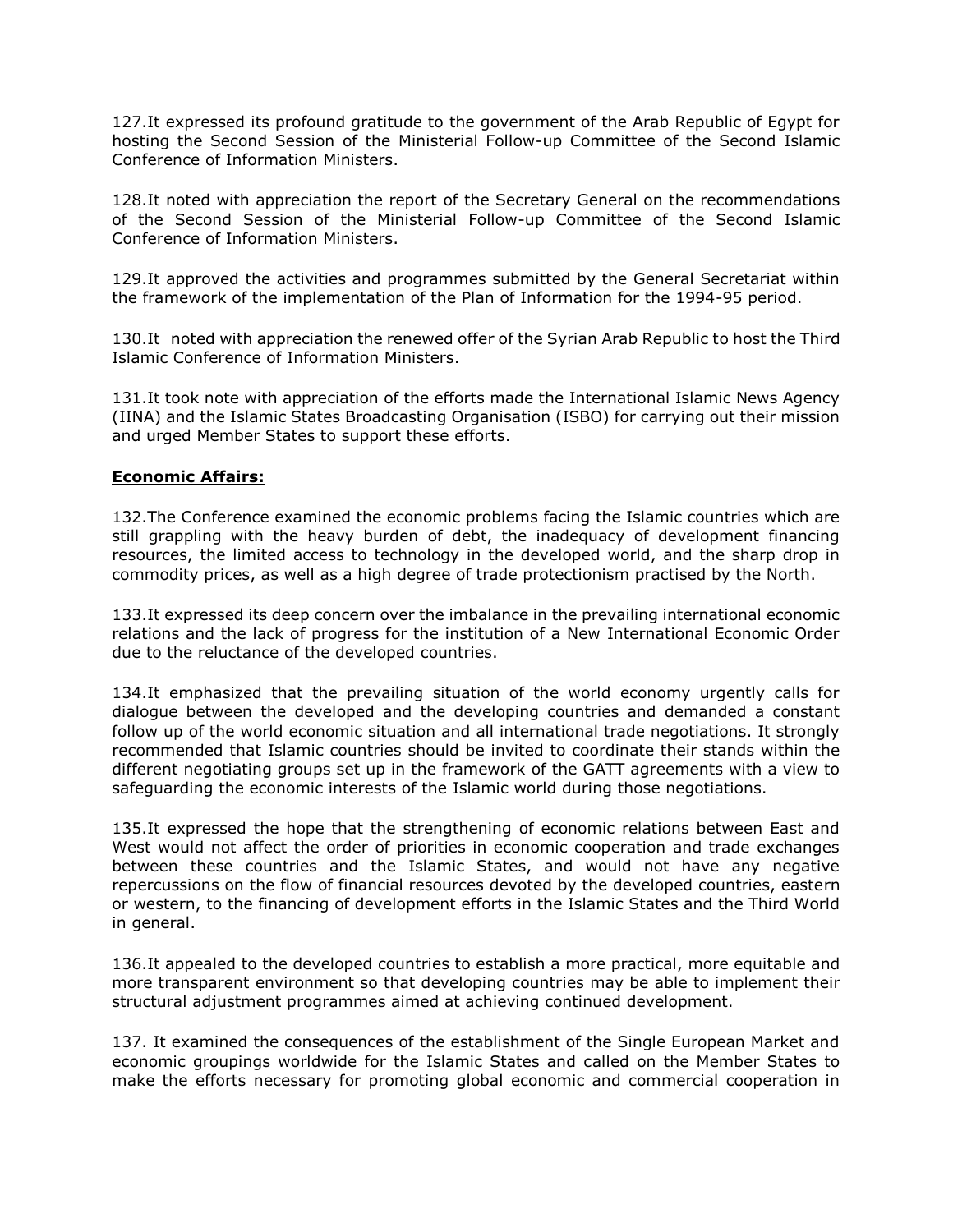favour of the Islamic States, and urged them to boost trade exchanges and investments among them and to remove any obstacles thereto.

138. It expressed its concern at the external debt of Member States, which has continued to rise in an alarming way over the last few years, and also at the increasingly high interest rates, the unstable exchange rates and the increase in the average rate of debt service.

139.It noted with appreciation that the Government of the Kingdom of Saudi Arabia had taken measures aimed at writing off the public debt of the least developed countries.

140.It also welcomed the initiative of His Highness the Emir of the State of Kuwait who, as Chairman of the Fifth Islamic Summit Conference, stated in the address he delivered at the United Nations General Assembly on 27 September 1990, that, in order to alleviate the debt burden of the developing countries, the State of Kuwait had decided to write off the interests accrued on the loans made to developing countries.

141.It also noted with satisfaction that the Government of the State of Qatar had also written off the official debt of least developed countries.

142. It expressed its appreciation of the efforts being exerted by the Chairman of the Sixth Islamic Summit and the OIC Secretary General to ensure implementation of the relevant Dakar Summit resolution on the indebtedness of OIC Member States.

143.It recommended that an appeal be made to the Member States which have not yet done so, the industrialized countries and the International organizations to implement the resolution of the Sixth Islamic Summit Conference on the external debt of OIC Member States.

144. It expressed its deep concern over the economic problems of the least-developed Member States and noted with regret the slow implementation of the decisions adopted by the United Nations and the decrease in the Official Development Assistance.

145.It noted with deep concern the slow implementation of the New Programme of Action in support of the poorest countries, adopted by the Second United Nations Conference in 1990.

146. It stressed the need to increase the Official Development Assistance granted by the developed countries to the developing countries in general, and to the least developed, landlocked and/or Sahelian countries in particular.

147. It noted with concern the serious situation caused by drought, desertification, natural disasters and their harmful effects on man, living conditions, food availability, and economic and social structures as well as public utilities and facilities.

148. It appealed to all Member States to contribute generously, at bilateral level or through OIC specialized agencies or any other regional organizations, to the fight against drought, the effects of desertification and natural disasters.

149. It noted with satisfaction that COMCEC under the leadership of its Chairman, the President of the Republic of Turkey, has played an important role in strengthening and expanding cooperation and collaboration among Member States in the economic and commercial fields.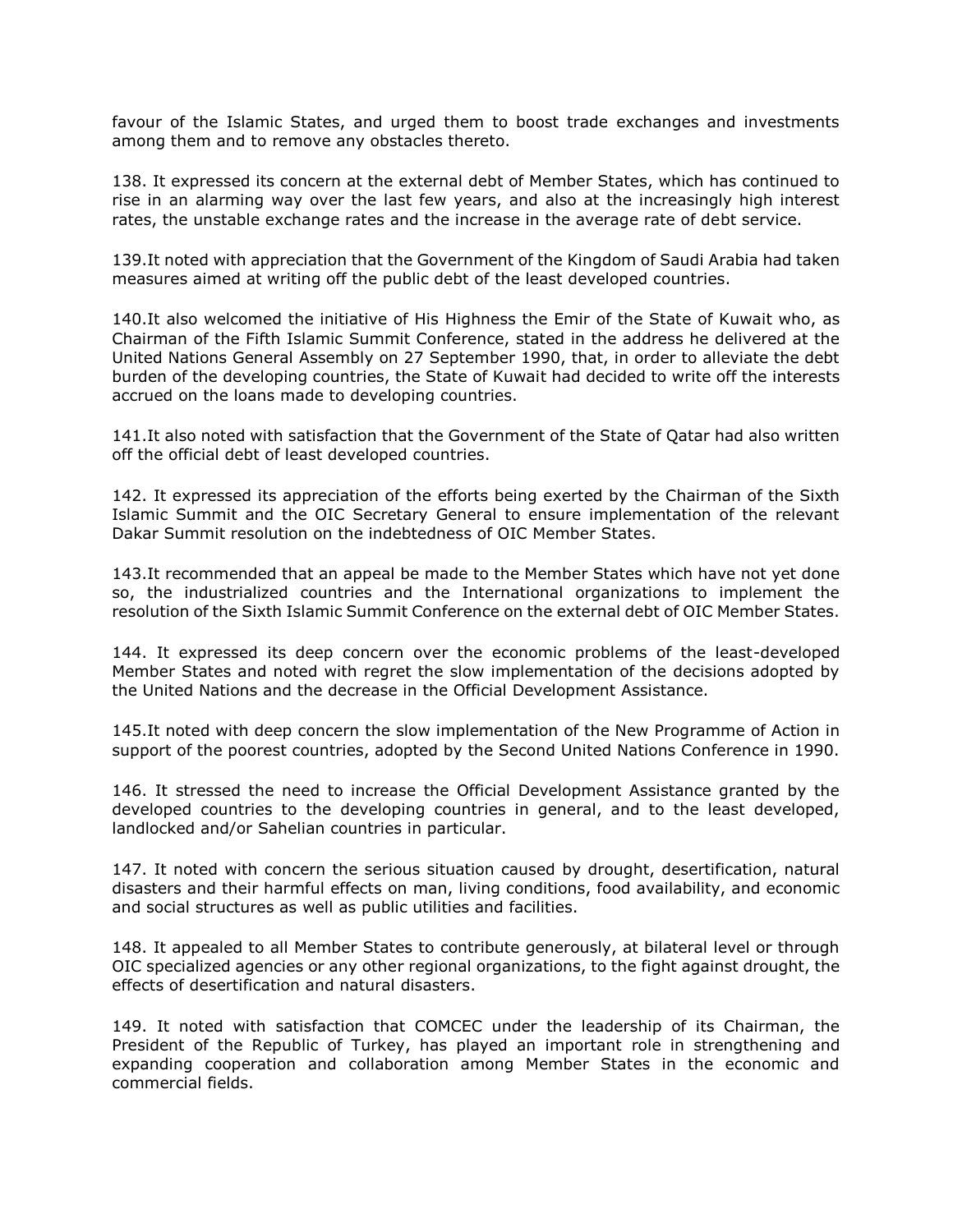150.It also noted with satisfaction the work contributed by the General Secretariat, its subsidiary organs, and the OIC specialized and affiliated institutions in implementing the Plan of Action to Strengthen Economic and Commercial Cooperation among Member States, and in formulating new strategies for the first Plan of Action, in conformity with the directives of the Sixth Islamic Summit, and urged them to continue this work.

151.It noted with satisfaction that the Tenth Session of COMCEC held in Istanbul on 22-25 October, 1994 approved the new Plan of Action aimed at strengthening economic and trade cooperation among the OIC Member States.

152.It urged the Member States to implement the new Plan of Action in conformity with the principles and the modalities of implementations of the strategy and the procedures as defined by its mechanisms for follow up and implementation.

153.It invited the Member States to host the Expert Group intersectoral meeting envisaged by the mechanism for the follow-up implementation, and urged Islamic Centre for Statistical, Economic and Social Research and Training (SESRTCIC), the Islamic Centre for Development of Trade (ICDT), the Islamic Development Bank (IDB) and the other OIC institutions to extend their technical assistance and expertise to ensure the success of the said meeting.

154. It invited Member States to participate in the various projects recently initiated by the Islamic Development Bank, and to take advantage of the Longer-Term Trade Financing Scheme, the Islamic Banks Portfolio, the IDB Investment Funds, the Export Credit Insurance and Investment Guarantee Corporation, in parallel with other ongoing projects, programmes and operations at the IDB level.

155. It examined the progress made in regard to the signature and/or ratification of the various OIC Agreements and Statutes, and expressed its appreciation of the efforts made by the General Secretariat to ensure the signature and ratification of such agreements and statutes. The Conference also invited Member States to speed up implementation of the agreements negotiated under the auspices of COMCEC.

156.It emphasized the increasingly important role played by the private sector in the economic cooperation among Member States, and recommended that the Member States should extend their support and assistance to the Islamic Shipowners Association, the Islamic Chamber of Commerce and Industry and Commodity Exchange, and the International Association of Islamic Banks.

157.It noted with satisfaction that the first meeting of the private sector of the OIC Member States was held on 18-19 October, 1994 in Istanbul, and expressed thanks and appreciation for the efforts made by the Islamic Chamber of Commerce and the Turkish Federation of Chambers of Commerce to ensure the success of the said meeting.

158.It took note of the recommendations contained in the report of the First Meeting of the Private Sector and encouraged the Islamic Chamber to continue holding such annual meetings before the COMCEC sessions or in conjunction with the Islamic Trade fairs, under any form that may be deemed appropriate by the representatives of the private sector in the Member States.

159.The Conference recognized the importance of agriculture and its vital role in socioeconomic development of the countries of the Islamic Ummah and appreciated the close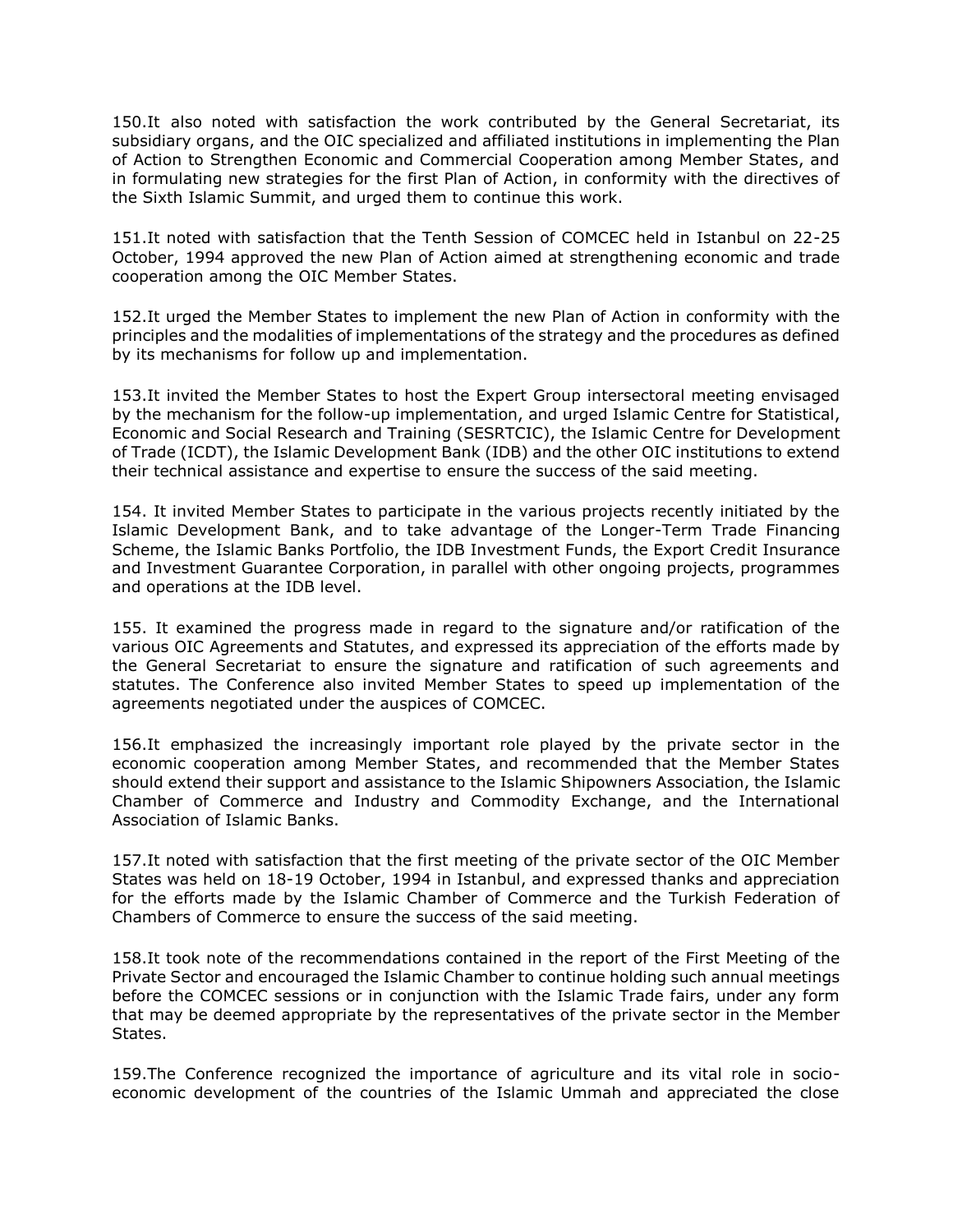cooperation between the OIC on the one hand and the FAO and IFAD on the other. It also requested member states to closely cooperate with these institutions in the implementation of their programmes. It expressed support for the proposal of FAO to organize a World Summit on Food Security in 1996. It urged the member states to participate in it actively.

160.The Conference emphasized the importance of inter-Islamic cooperation in the field of tourism, which is a vital sector for development of member states and for the strengthening of cultural exchanges and rapprochement among peoples and requested the OIC institutions to make a comprehensive study on tourism potentials of member states.

161.The Conference expressed its appreciation for the role played by the Subsidiary Organs of the OIC in strengthening inter-Islamic cooperation and launched an appeal to member states to increase their support to these organs and to regularly pay contributions to their budgets. It encouraged the Subsidiary Organs to continue their activities for the development of the Islamic Ummah. It approved the recommendation aimed at changing the Dhaka Center to Islamic Institute of Technology.

# **Science and Technology:**

162.The Conference examined general environmental problems especially the environmental problems in the Islamic world, the epidemic diseases affecting human, animal resources and natural life, the problem of drug abuse, psychotropic substances and their illegal production, processing and trafficking, and the environment, sustainable development and ways and means to deal with the issues of environment and health.

163.It requested Member States to continue to incorporate environmental consideration in their developmental policies and stressed that Member States mobilize national institutional resources for implementing programmes for environmental protection.

164.Noting the potential threat posed by the possible rise in the sea-level, it called upon the International Community to undertake vigorous scientific investigation in this regard so as to protect the people living on the lands and islands of Member States exposed to these dangers.

165.It reaffirmed the determination of Member States to work for the strengthening of international cooperation with a view to seeking solutions to global environmental problems and stressed that multilateral cooperation for the protection of the environment should include the provision of additional resources and access to environmentally sound technologies to the developing countries.

166.It expressed its solidarity with the Libyan Arab Jamahiriya concerning its position on the question of the minefields remaining in its territory since World War II, their grave effect on the environment and the accidents and grievous damages they cause to thousands of its citizens.

167.It urged all Member States to continue consultation and coordination among them at all international meetings relating to environmental protection.

168.The Conference requested the Islamic countries to continue to extend help and assistance to the Palestine Liberation Organization and the Syrian citizens in the occupied Golan and the Lebanese citizens in South Lebanon and Western Bekaa occupied by Israel, in drawing up of plans deemed necessary for environmental conservation within these territories.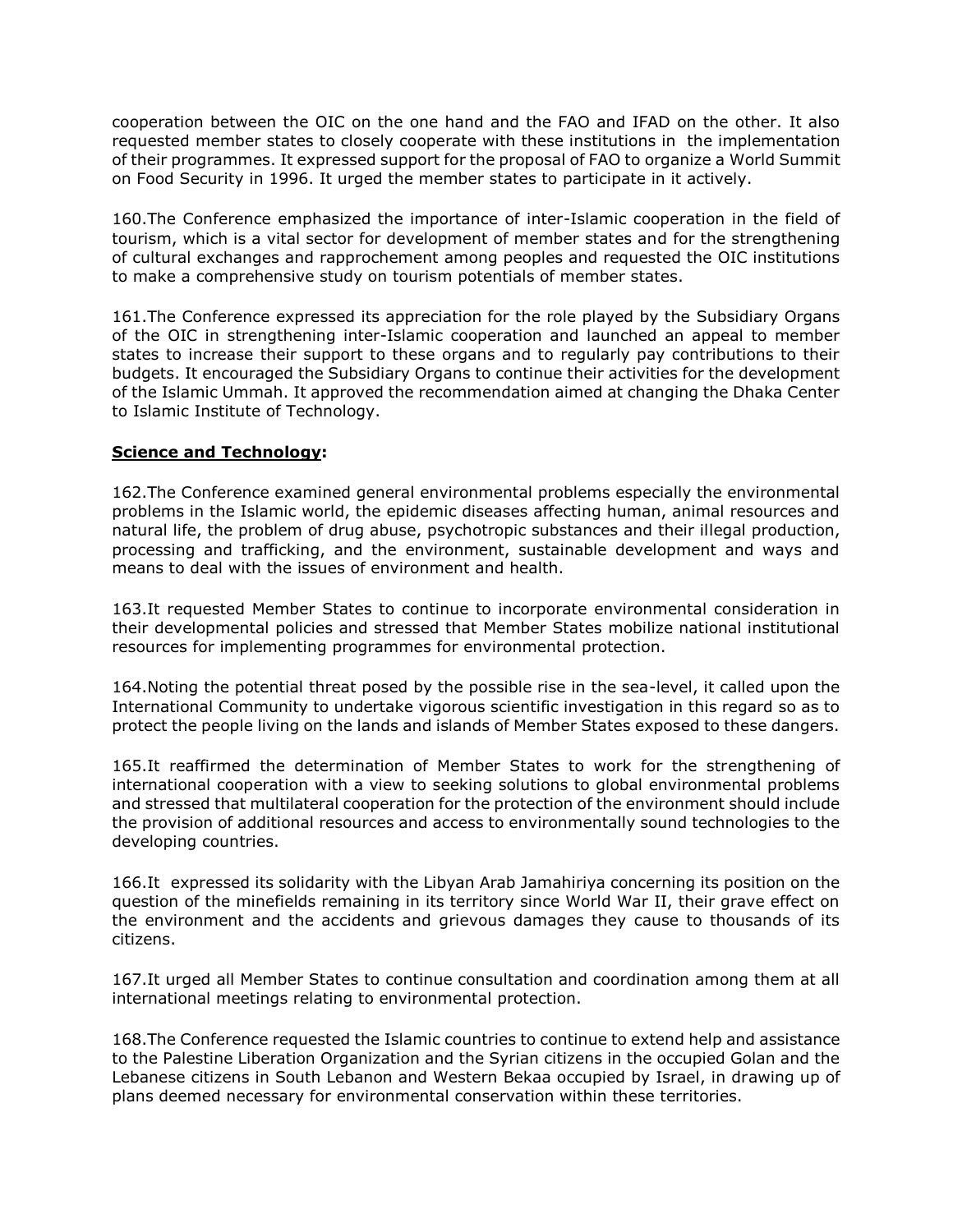169.It strongly condemned Israel's persistence in changing the legal status of the occupied Syrian Golan and its practices aimed at changing its environmental conditions as well as its geographical, demographic and historical characteristics and at imposing Israeli bans, jurisdiction and administration on the occupied Syrian Golan.

170.It called for greater coordination among the Member States, the other countries and the World Health Organization to combat epidemic diseases through the use of new vaccines and immunization schedules against contagious diseases.

171.It appealed for greater coordination and cooperation in the field of health and cooperation by applying the international health regulations such as compulsory vaccination of all Pilgrims coming to the Holy Land and the improvement of awareness of sanitary conditions before departure through the appropriate media available in their own countries.

172.It urged the Member States to coordinate their efforts to unify their systems relative to the legal manufacture and importation of Psychotropic substances within the framework of the relevant international organizations.

173.It welcomed the measures taken by some Member States to draw attention to the damaging effects of narcotics and reaffirmed the importance of preventive measures including the need for crop/income substitution and accessibility to international markets for substituted products.

174.It requested Member States to continue to intensify their cooperation and to exchange information and technical expertise to control narcotic drugs.

175.It acknowledged the effective interdisciplinary relation between environment and other sectors of development including health and welcomed the initiative inviting effective cooperation among Member States and with the relevant OIC, regional and international institutions for conducting a comprehensive study of the inter-related issues of Environment, Health and Sustainable Development from the perspective that would best serve the interests of the Member States.

# **Cultural issues:**

176.The Conference noted with appreciation the Reports of the Secretary General on Islamic Universities and Islamic Cultural Institutes and Centres and endorsed the recommendations which were adopted by the Eighteenth Session of the Islamic Commission for Economic, Cultural and Social Affairs. It expressed deep concern that most of these institutions are facing problems due to lack of financial, material and other support from Member States. It urged the Member States, the Islamic Solidarity Fund, the Islamic Development Bank and other Islamic institutions to extend financial and material support to these Universities, Centres and Institutions, specially as they contribute to human resources development essentially required for any developmental activity of the Islamic Ummah.

177.It commended the draft document on the Rights and Protection of the Child in Islam, prepared by the experts symposium which was held at the OIC General Secretariat from 28 to 30 June 1994 and which clearly focussed on the Islamic teachings and lofty principles enjoined in the Holy Quran and the Sunnah of the Holy Prophet and distinguishing the Islamic Ummah from other peoples in the world. These teachings and principles should serve as a source of inspiration to the peoples and governments of the Ummah for their programmes on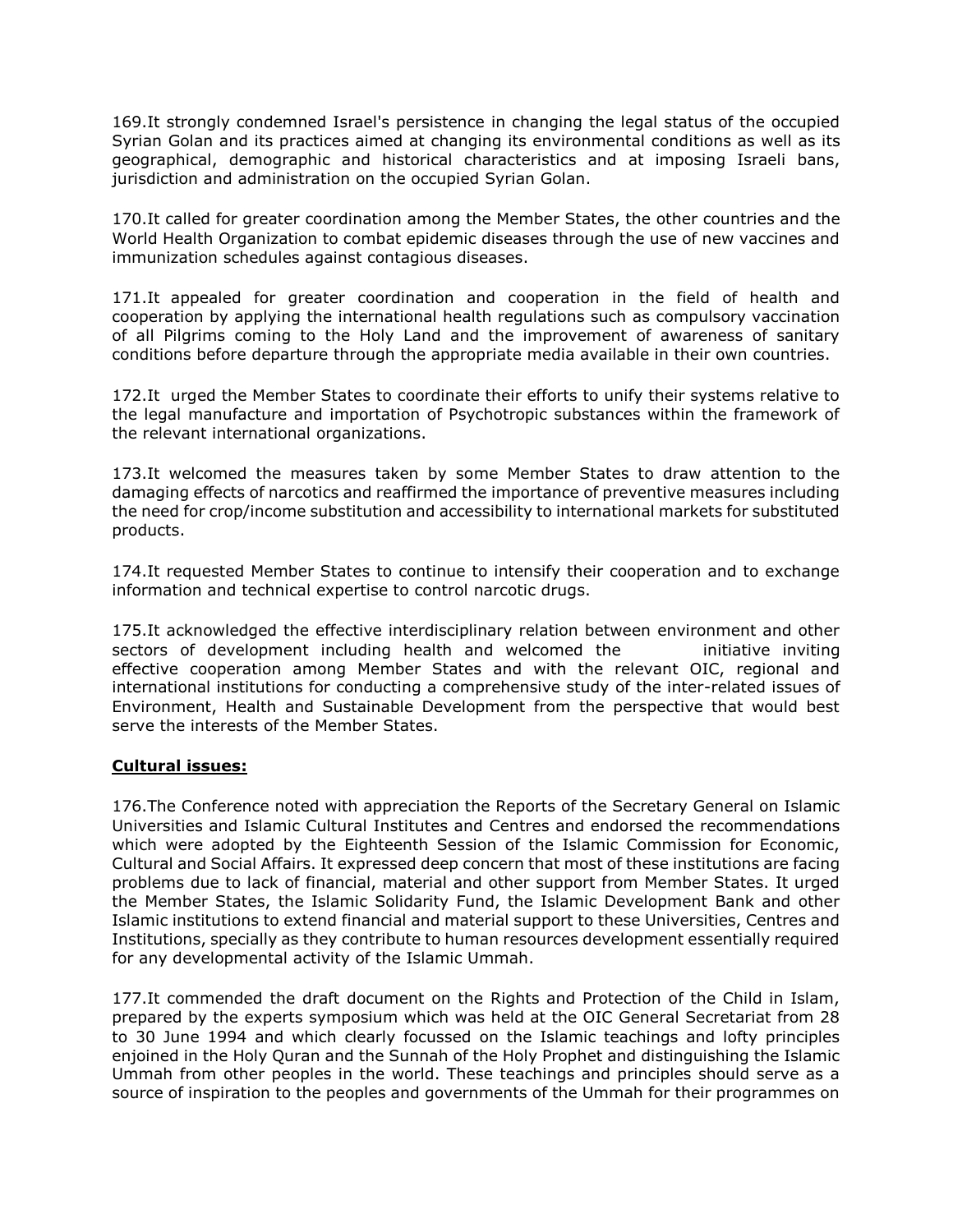children, and as a message to all other peoples regarding the attitude of Islam towards the child.

178.It appealed to the Member States to integrate the Cultural Strategy within their cultural and educational projects.

179. It expressed its deep concern over the killing of the Muslims and the aggression against their holy places in Palestine, India, Bosnia-Herzegovina, Jammu and Kashmir and in many other places in the world. It also strongly condemned the repeated aggression by the Zionists on Hebron Mosque and other Islamic sanctuaries in Palestine, and renewed its call upon the Government of India to reconstruct the Babri Mosque at its original site.

180. It also took note with appreciation, of the reports submitted by the Islamic Educational Scientific and Cultural Organization (ISESCO), the Islamic Committee of the International Crescent. It expressed satisfaction at the measures adopted by the Sports Federation of the Islamic Solidarity Games in collaboration with the General Secretariat and particularly for its convening at the Federation's headquarters in Riyadh from 16 to 18 January, 1994, to prepare for the First Conference of Muslims for Youth Sports and the World Federation of the Arab-Islamic International Schools, on the activities in their fields of competence.

181.It expressed its profound appreciation for the work completed by the Research Centre for Islamic History, Art and Culture; the International Commission for the Preservation of the Islamic Cultural Heritage and the Islamic Fiqh Academy.

182.It took note of the Report of the Chairman of the Permanent Council of the Islamic Solidarity Fund on the activities of the Fund and its Waqf. It expressed its appreciation to the member States which have made generous donations to the Islamic Solidarity Fund and its Waqf. It requested all Member States to commit themselves by extending annual voluntary donations to the Fund, each according to its ability, to enable the Fund to cover the deficit of its annual Budget. It called on all Member States to contribute towards the capital of the Waqf of Islamic Solidarity Fund.

# **Administrative and Financial Affairs:**

183.The Conference expressed particularly its deep concern on the financial difficulties faced by the General Secretariat and the Subsidiary Organs. It urged the Member States to pay their financial contributions in a regular and timely manner. It also requested the Member States which have not settled their arrears of contribution to the General Secretariat and to the Subsidiary Organs to do so before 30th June, 1996 by availing the 50% concession granted by the Sixth Islamic Summit Conference in Resolution No. 1/6-AF(IS) or by arranging installments. Otherwise sanctions would be applied to the defaulting Member States with effect from 1st July 1996.

# **CLOSING SESSION:**

# **Vote of thanks for H.E. President Abdou Diouf**

184.The Conference paid a solemn tribute to His Excellency Abdou Diouf, President of the Republic of Senegal, for the follow-up and the impetus he has given to the action of the Organisation as well as for the far-reaching initiation he has taken during his chairmanship of the OIC, within the framework of the implementation of the OIC resolutions, of the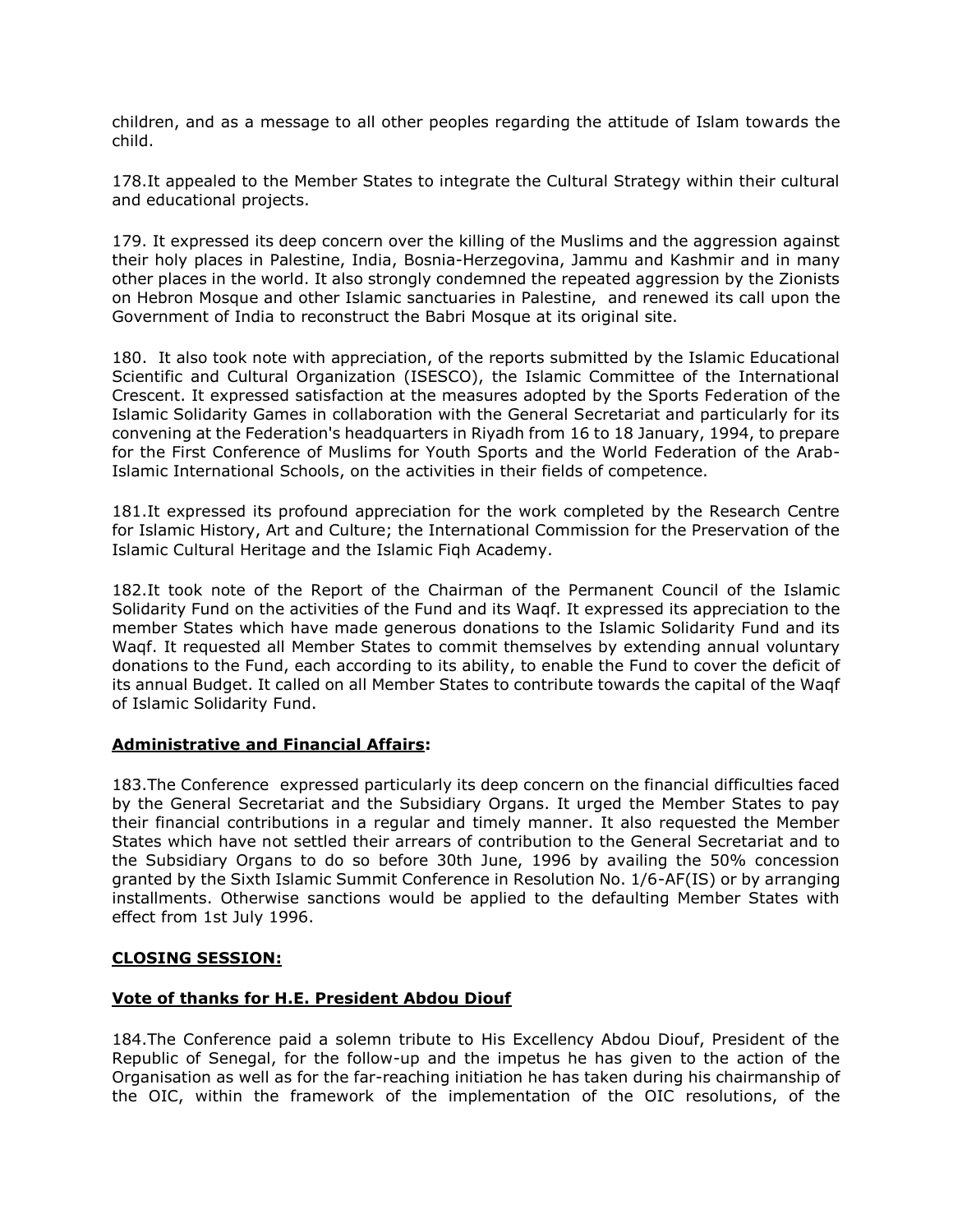implementation of the resolutions adopted by the Sixth Islamic Summit Conference held in Dakar from 9-11 December, 1991, with a view to consolidating joint Islamic action, enhancing the prestige of the Organisation and increasing its contribution to the establishment of international peace and security. It expressed its sincere thanks and deep gratitude to His Excellency Abdou Diouf, to the Government and people of Senegal for their generous and constant support to the Organisation of the Islamic Conference and its institutions, a support which testifies to the keen interest they attach to the defence of Islamic causes.

# **Votes of thanks to His Majesty King Hassan II**

185.At the end of the deliberations, Their Excellencies Yasser Arafat, President of the State of Palestine, Blaise Campaore of Burkina Faso and Hyder Aliyev, President of the Republic of Azerbaijan, expressed on behalf of the Arab, African and Asian Groups respectively their profound thanks and gratitude to His Majesty King Hassan II, the Government and the people of Morocco for the warm welcome and traditional hospitality extended to all participants. They expressed to His Majesty the Chairman of the Conference, on behalf of the leaders of the Islamic Ummah, their appreciation for his farsightedness and sagacity by which he steered the deliberations of the Conference to success.

# **Closing speech by His Majesty King Hassan II**

186.His Majesty King Hassan II, Sovereign of the Kingdom of Morocco delivered an address at the close of the Conference's proceedings, in which he reviewed the outcome of the Summit Conference, which adopted the motto of fraternity and revival. His Majesty stressed that this motto reflected the commitment of all participating States to undertake wide campaign in order to shed light on the reality of Islam, its characteristics and its universal virtue of tolerance.

In his address, His Majesty King Hassan II called on the larger Muslim community to help its smaller sister community -- the Arab one -- settle its differences, close ranks, unify positions and rise above the causes of contention among brothers.

His Majesty expressed thanks to Their Majesties, Highnesses and Excellencies the Kings, Emirs and Heads of State and Government for the spirit of brotherly Islamic solidarity they have shown, and which made it possible for the Conference to adopt positive resolutions in support of the just causes of the Muslim Ummah.

# **Issued in Casablanca**

**13 Rajab 1415H**

**December 15, 1994**



# **DECLARATION ON BOSNIA AND HERZEGOVINA**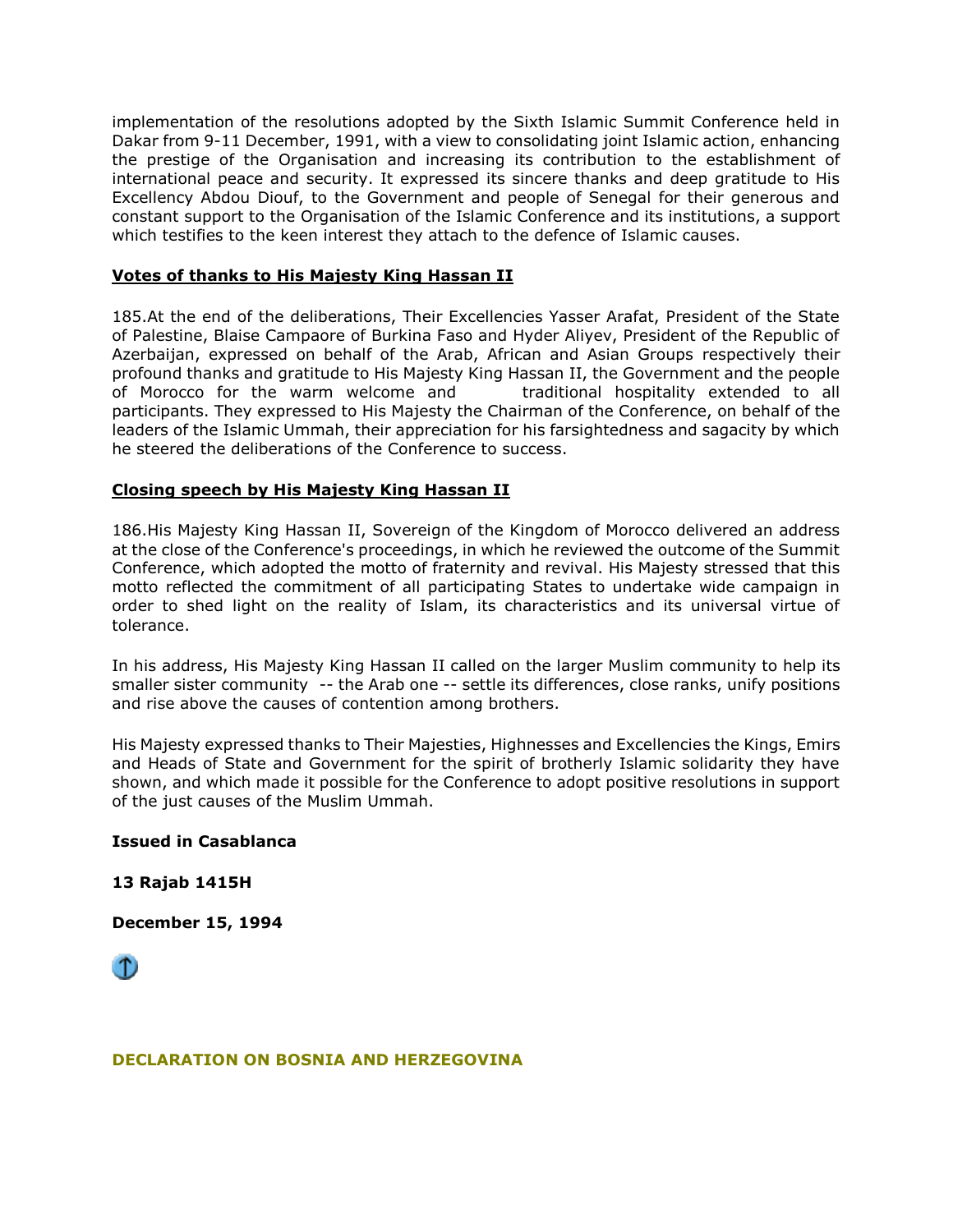We, the Sovereigns, Heads of States and Governments gathered in Casablanca, Kingdom of Morocco, for the Seventh Islamic Summit Conference on 11 -13 Rajab 1415H (13 - 15 December, 1994), salute the heroic resistance of the people of Bosnia-Herzegovina against the barbaric Serbian aggression. Fully aware of the solidarity we must show to the just Bosnian cause, we:

1.**INSTRUCT** the working group set up under the relevant resolution of the Twenty-second Islamic Conference of Foreign Ministers, to mobilize the necessary aid and assistance to Bosnia-Herzegovina to ensure its legitimate self-defence and MANDATE the Secretary General to take note of the assistance requests of the Bosnian Government, transmit them to OIC Member States and coordinate the latter's contributions.

2.**REQUEST** that troops and equipment be provided to ensure an effective action of the UNPROFOR troops, and EXPRESS our readiness to contribute to this end in the event of withdrawal of the UNPROFOR units.

3.**DEPLORE** all direct and indirect assistance to the Serbian aggressors and decide to reexamine the economic relations of our respective countries with the States which support the Serbian position.

4.**REITERATE** our position on the arms embargo decreed by the United Nations Security Council and express our conviction that neither legally nor morally can it be applied to the Republic of Bosnia-Herzegovina.

5.**DECIDE** to increase humanitarian and economic aid to our brothers in Bosnia-Herzegovina. To this end, we decide to call on Member States to contribute to the special OIC/IDB programme of assistance to Bosnia-Herzegovina with amounts ranging from US \$300,000 to US \$5 million per member state.

6.**COMMISSION** the Chairman of the Twenty-second ICFM and the Chairman of the Twentyfirst ICFM as well as the Secretary General to despatch a delegation to the capitals of the Permanent Members of the Security Council to explain the position of the OIC on the Bosnian problem and defend its strategy on the question.

7.**REMAIN** seized of this issue and proclaim our firm determination to follow-up and implement this Declaration.

# **Casablanca , 13 Rajab 1415H (15 December 1994)**



# **SPECIAL DECLARATION ON JAMMU AND KASHMIR**

We the Sovereigns, Heads of States and Governments gathered in Casablanca, Kingdom of Morocco for the Seventh Islamic Summit Conference on 11-13 Rajab 1415H (13-15 December, 1994):